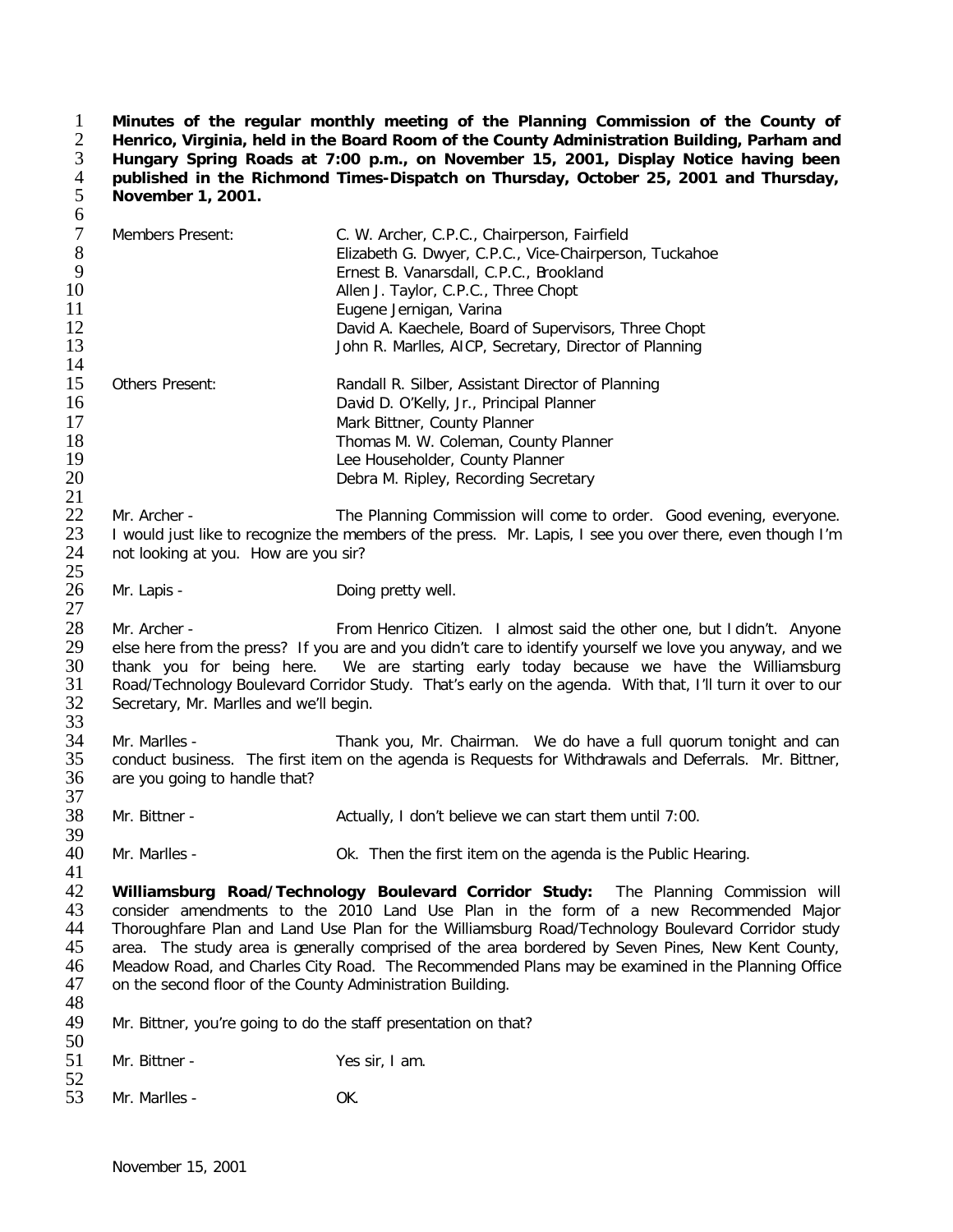| 54 |              |                            |
|----|--------------|----------------------------|
| 55 | Mr. Archer - | Good evening, Mr. Bittner. |
| 56 |              |                            |

57 Mr. Bittner - Good evening, Mr. Chairman.

58 I would like to begin my fairly brief presentation tonight with an explanation about why this area was 60 chosen for this particular land use study. The Williamsburg Road Corridor and surrounding property 61 comprises a very dynamic portion of the County that includes residential communities, agricultural-zoned 62 properties, and the White Oak Technology Park.

63 64 The area is developing rapidly, and we believe this development will continue. The Technology Park has<br>65 already begun to impact adiacent properties, some of which have recently been zoned Office and already begun to impact adjacent properties, some of which have recently been zoned Office and 66 Office/Service. This area of Henrico represents a tremendous planning opportunity with a large 67 employment base that is beginning to affect other land values in the area.

68 69 In addition to this major employment base, this area has an extensive road system including the crossing 70 of two interstate highways. There are also several arterial and collector roads. Access to this area is<br>71 tremendous. There is a significant opportunity here to develop more intensely than in some other places 71 tremendous. There is a significant opportunity here to develop more intensely than in some other places<br>72 in the County. This land use study was undertaken to insure that the highest quality of development 72 in the County. This land use study was undertaken to insure that the highest quality of development 73 could be achieved in this area of Henrico. could be achieved in this area of Henrico.

- 74<br>75 75 The study process itself has involved many different people representing varied interests including local 76 landowners, business people, development professionals, County staff, and elected and appointed government officials.
- 

78 79 The study process began with the hiring of a private consultant, Mr. Dick Keller, who is with us tonight, and he is seated behind me in the second row. Mr. Keller and his staff collected and organized extensive 81 background data on this area of the County. They also provided the County with several development<br>82 options and recommendations concerning transportation and land use. In addition, Mr. Keller has 82 options and recommendations concerning transportation and land use. In addition, Mr. Keller has 83 provided the County continuous assistance and professional advice throughout this process. provided the County continuous assistance and professional advice throughout this process.

84<br>85 Upon completion of the background research, a citizens advisory committee was formed to help compose 86 a recommended plan for the study area. This committee met several times throughout the past year and Nr.<br>87 some of its members are also with us tonight. This committee, in consultation with County staff and Mr. some of its members are also with us tonight. This committee, in consultation with County staff and Mr. 88 Keller, composed the recommendations that are before you tonight.

89

90 Two components comprise these recommendations – The Recommended MTP (or Major Thoroughfare<br>91 Plan) and the Recommended LUP (or Land Use Plan). The MTP is basically the road plan for the area Plan) and the Recommended LUP (or Land Use Plan). The MTP is basically the road plan for the area 92 while the LUP would guide development and use of property.

93<br>94

94 This slide (referring to slide) is the Recommended MTP for the study area. I realize this is a large area<br>95 and this slide can be difficult to read. Therefore, I will be focusing on smaller sections within the study 95 and this slide can be difficult to read. Therefore, I will be focusing on smaller sections within the study<br>96 area on upcoming slides. We also have the Recommended Land Use Plan on this next slide (referring to 96 area on upcoming slides. We also have the Recommended Land Use Plan on this next slide (referring to 97 slide). Again, upcoming slides will focus on smaller areas. slide). Again, upcoming slides will focus on smaller areas.

98

99 I will first focus on the Memorial Drive Corridor, and let me go back to the MTP to do this. We feel it is<br>100 important to have a major north/south connection through the study area so that traffic does not collect 100 important to have a major north/south connection through the study area so that traffic does not collect<br>101 or bunch up on 1295 and the Williamsburg Road Corridor. We feel that Memorial Drive could be that or bunch up on I-295 and the Williamsburg Road Corridor. We feel that Memorial Drive could be that 102 major north/south connector. Our recommended alignment shows Memorial Drive extending to the I-895<br>103 & I-295 interchange. & I-295 interchange.

 $\frac{104}{105}$ 105 This picture (refer to rendering) is the interchange for I-895 and I-295. I-895, at this point, is not going<br>106 to be a full cloverleaf. We have drawn it that way to show the potential Memorial Drive connection. to be a full cloverleaf. We have drawn it that way to show the potential Memorial Drive connection.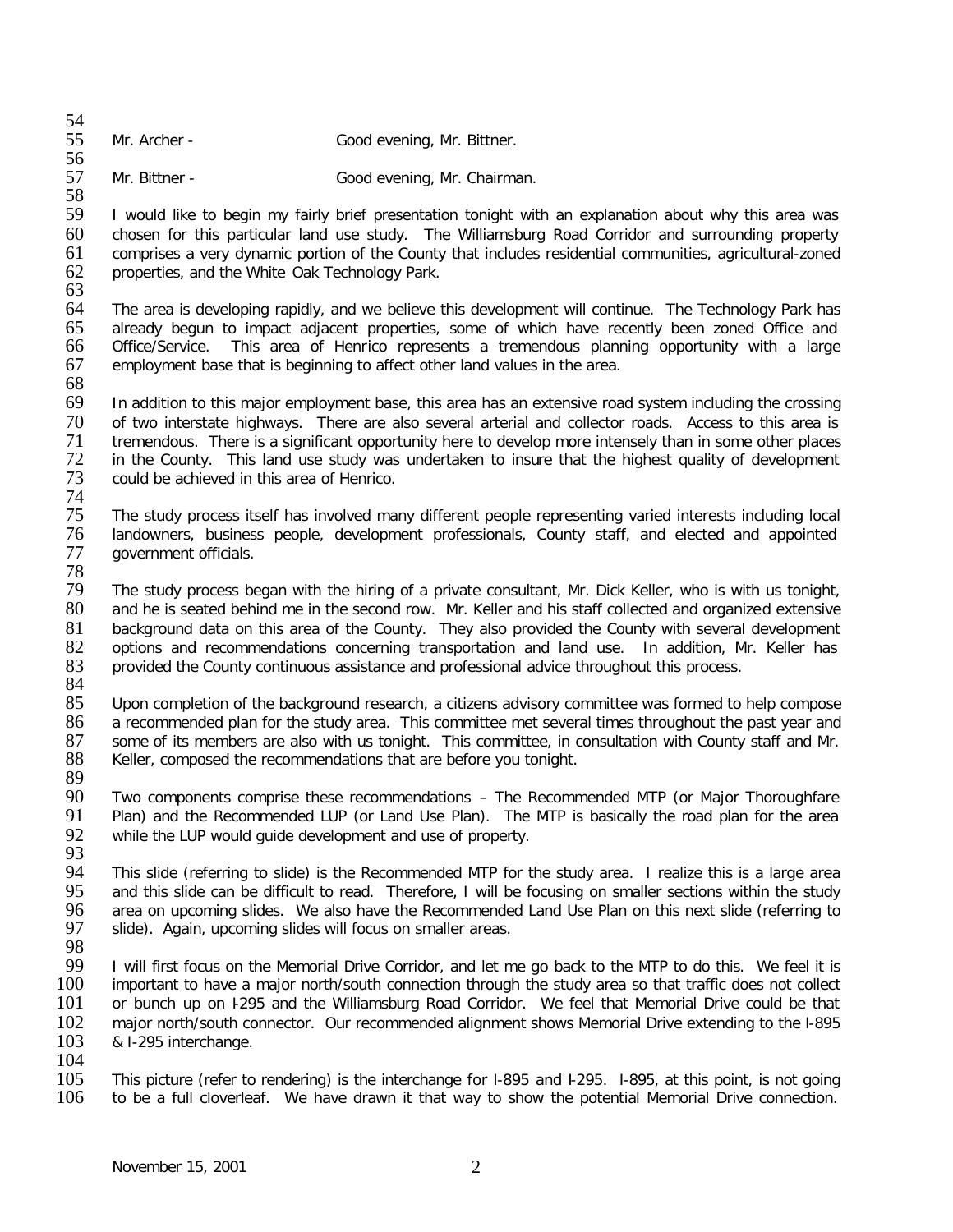107 Along with this connection, we are recommending a new alignment for Charles City and Turner Roads as 108 an easier way to funnel traffic around the interchange. an easier way to funnel traffic around the interchange.

 $\frac{109}{110}$ 

110 Our next slide (referring to slide) shows property east of I-295 along the Meadow Road corridor, which is<br>111 north of 164. The area labeled SR-2, in the middle of the picture (refer to rendering), is now currently 111 north of F64. The area labeled SR-2, in the middle of the picture (refer to rendering), is now currently<br>112 designated for industrial development on the Land Use Plan. It was rezoned around 1990 as the IMG 112 designated for industrial development on the Land Use Plan. It was rezoned around 1990 as the IMG<br>113 Industrial Tract. The plan at that point accessed this property from the south by a road crossing over I-113 Industrial Tract. The plan at that point accessed this property from the south by a road crossing over I-<br>114 64 and connecting to Williamsburg Road. As you are aware, nothing has developed industrial-wise on 114 64 and connecting to Williamsburg Road. As you are aware, nothing has developed industrial-wise on 115 this property. One of the reasons for this is that it would be difficult and most likely expensive to cross 115 this property. One of the reasons for this is that it would be difficult and most likely expensive to cross 116 over 1-64. over I-64.

 $\frac{117}{118}$ 

118 We examined this property and felt it would make sense to have access from Meadow Road instead of 119 from the south. Meadow Road is already recommended for Rural Residential development on the current 119 from the south. Meadow Road is already recommended for Rural Residential development on the current 120 Land Use Plan. We feel anything accessed from Meadow Road should be residential instead of industrial. 120 Land Use Plan. We feel anything accessed from Meadow Road should be residential instead of industrial.<br>121 Our Plan recommends that property on the south side of Meadow Road be designated single-family SR-2. Our Plan recommends that property on the south side of Meadow Road be designated single-family SR-2.

 $\frac{122}{123}$ 

123 This next slide (referring to slide) moves to the south across Williamsburg Road. We are recommending 124 the large vellow area for SR-1 low density, single-family residential development. We think this could 124 the large yellow area for SR-1 low density, single-family residential development. We think this could 125 become a pocket for high-quality residential subdivisions. As you continue heading southwest, heading 125 become a pocket for high-quality residential subdivisions. As you continue heading southwest, heading 126 towards the White Oak Technology Park, we are recommending a transition up in density going to SR-2 126 towards the White Oak Technology Park, we are recommending a transition up in density going to SR-2<br>127 and further up to Urban Residential as well. and further up to Urban Residential as well.

 $\frac{128}{129}$ 

129 One of the issues that surfaced during the study process was the transition of the border along Elko Road<br>130 where the White Oak Technology Park would meet residential property. The possibility of introducing where the White Oak Technology Park would meet residential property. The possibility of introducing 131 commercial development as a transition use was discussed but ultimately withdrawn. Instead, we feel<br>132 that great care should be taken with development on both sides of Elko Road to insure that any conflicts 132 that great care should be taken with development on both sides of Elko Road to insure that any conflicts would be minimized between these differing uses. would be minimized between these differing uses.

- 134<br>135 135 Further to the west is an area we are recommending for mixed-use development. This area borders F<br>136 295 on the west and is south of Williamsburg Road. Our vision for this area is perhaps best described as 136 295 on the west and is south of Williamsburg Road. Our vision for this area is perhaps best described as 137 "Innsbrook East." You can see that on the MTP, which is the left picture on this slide (referring to slide), <sup>137</sup> "Innsbrook East." You can see that on the MTP, which is the left picture on this slide (referring to slide),<br>138 we are recommending a new roadway through this area called W1. We envision this road being similar 138 we are recommending a new roadway through this area called W1. We envision this road being similar 139 to Cox Road through Innsbrook, in the west end of the County. to Cox Road through Innsbrook, in the west end of the County.
- 140

141 We are also recommending, as you can see in the lower left corner, a new interchange at 1295 and 142 Portugee Road. We do not envision this being a full-fledged cloverleaf necessarily, but we do think it 142 Portugee Road. We do not envision this being a full-fledged cloverleaf necessarily, but we do think it 143 would be very advantageous to have this as a backdoor entrance to new development in this mixed-use would be very advantageous to have this as a backdoor entrance to new development in this mixed-use 144 area.

145<br>146

146 Continuing north, we come to the Harmon Tract, which, as most people probably know, is the proposed 147 Iocation for the new State Fairgrounds. On the Recommended Land Use Plan, a Semi-Public designation 147 location for the new State Fairgrounds. On the Recommended Land Use Plan, a Semi-Public designation 148 is shown for the Fairgrounds. But, as I think most are aware, the State Fairgrounds is sort of up in the 148 is shown for the Fairgrounds. But, as I think most are aware, the State Fairgrounds is sort of up in the 149 air at this point. air at this point.

- $\frac{150}{151}$ 151 Because of this uncertainty, we have also drafted an alternative Land Use Plan, which is shown here on 152 the right side of this slide (referring to slide). This alternative recommends Office, Office/Service, and 152 the right side of this slide (referring to slide). This alternative recommends Office, Office/Service, and<br>153 Commercial Concentration in place of the Fairgrounds. When combined with the Commercial 153 Commercial Concentration in place of the Fairgrounds. When combined with the Commercial<br>154 Concentration and Mixed Use designations on the south side of Williamsburg Road, the intensity of Concentration and Mixed Use designations on the south side of Williamsburg Road, the intensity of 155 development in this area could be very significant.
- 

156<br>157 157 Because of this, our consultant, Mr. Keller, looked closely at the traffic situation and what future 158 infrastructure facilities could best serve potential new development. Mr. Keller recommended separatedinfrastructure facilities could best serve potential new development. Mr. Keller recommended separated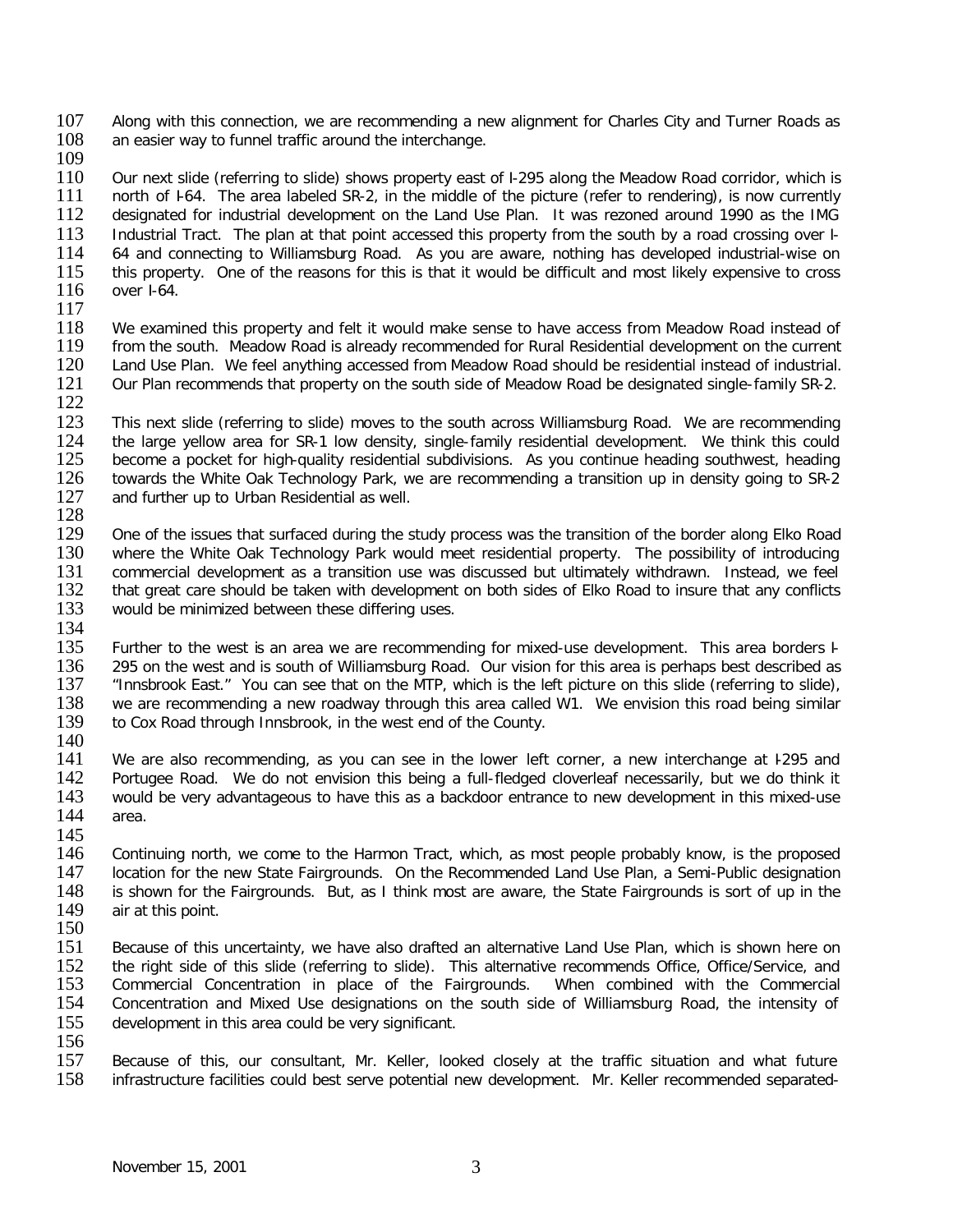159 grade facilities at the intersections of Williamsburg Road & Technology Boulevard and Williamsburg Road<br>160 and Memorial Drive. and Memorial Drive.

161

162 These facilities would allow more efficient traffic flow through the Williamsburg Road corridor. They<br>163 would also allow the density of development that the market would likely demand in the future. With this 163 would also allow the density of development that the market would likely demand in the future. With this<br>164 in mind, an alternative Non-Fairgrounds MTP has also been drafted and is also shown on the left portion in mind, an alternative Non-Fairgrounds MTP has also been drafted and is also shown on the left portion 165 this slide (referring to slide).

166

167 Because of its proximity further from the I-64 interchange to the west, the Williamsburg/Memorial 168 intersection would likely need to be designed to accommodate more traffic than the<br>169 Williamsburg/Technology intersection. For vehicles leaving or exiting the interstate and heading to 169 Williamsburg/Technology intersection. For vehicles leaving or exiting the interstate and heading to 170 destinations along the Williamsburg Road corridor, the Memorial Drive intersection would allow more time 170 destinations along the Williamsburg Road corridor, the Memorial Drive intersection would allow more time<br>171 and space for lane changing and vehicle maneuvering. and space for lane changing and vehicle maneuvering.

 $\frac{172}{173}$ 173 Williamsburg/Memorial could become a grade-separated interchange while Williamsburg/Technology<br>174 could either be an at-grade or grade-separated intersection with limited turning movements. This could either be an at-grade or grade-separated intersection with limited turning movements. This 175 alternative MTP plan is reflected in the relative sizes of the circles marking these intersections.

176<br>177 177 That concludes my presentation to you tonight. I would like to just reiterate that this area of Henrico<br>178 Ferresents a tremendous planning opportunity, and we feel that this plan could be a significant tool for 178 represents a tremendous planning opportunity, and we feel that this plan could be a significant tool for<br>179 ensuring quality growth and development. We hope it is viewed favorably, and I would be happy to 179 ensuring quality growth and development. We hope it is viewed favorably, and I would be happy to 180 answer any questions vou may have, as would our consultant Mr. Keller. answer any questions you may have, as would our consultant Mr. Keller.

- 181 Mr. Archer - Thank you, Mr. Bittner. I would remind everyone that this is a Public 183 Hearing and we will entertain comments from the public. But first, are there questions or comments 184 from the Commission? from the Commission? 185
- 186 Ms. Dwyer Mr. Bittner, I had a question about that last piece that you talked about,<br>187 which is in the middle paragraph of the handout that you gave us. It has to do with the intersection at 187 which is in the middle paragraph of the handout that you gave us. It has to do with the intersection at 188 Technology and Memorial and the Williamsburg Road intersection. I quess I don't understand why you're 188 Technology and Memorial and the Williamsburg Road intersection. I guess I don't understand why you're 189 saving the Memorial intersection should be the larger intersection, or should definitely be grade 189 saying the Memorial intersection should be the larger intersection, or should definitely be grade<br>190 separated. It seems to me that if people were coming off of the interstate onto Williamsburg Road, that 190 separated. It seems to me that if people were coming off of the interstate onto Williamsburg Road, that 191 vou'd have more traffic at the Technology/Williamsburg intersections. So that would be the larger, needs 191 you'd have more traffic at the Technology/Williamsburg intersections. So that would be the larger, needs<br>192 to be larger because it was handling more traffic, whereas by the time you get to Memorial, some of that 192 to be larger because it was handling more traffic, whereas by the time you get to Memorial, some of that 193 traffic will have be siphoned off by Technology Drive. traffic will have be siphoned off by Technology Drive.
- 194<br>195

195 Mr. Bittner - I'd like our consultant, Mr. Keller to speak to this further. But I believe<br>196 the basic issue is the distance from the interstate and that Technology could perhaps be too close to 196 the basic issue is the distance from the interstate and that Technology could perhaps be too close to 197 allow the necessary vehicle maneuvering for cars coming off of 295 and needing to turn either right or 198 left from Williamsburg. And we're thinking, for instance, on the north side of Williamsburg, which is 198 left from Williamsburg. And we're thinking, for instance, on the north side of Williamsburg, which is vertilians where the Fairgrounds may or may not go, if that was to develop as something else, you've got cars 199 where the Fairgrounds may or may not go, if that was to develop as something else, you've got cars<br>200 coming off of the interstate, and then having to get over to make a left turn into that property. Again, I 200 coming off of the interstate, and then having to get over to make a left turn into that property. Again, I<br>201 think Mr. Keller has much more expertise in this than I do. But there is a certain amount of distance 201 think Mr. Keller has much more expertise in this than I do. But there is a certain amount of distance<br>202 needed to do that safely. And with that, I would like to ask you to come up and perhaps address that, 202 needed to do that safely. And with that, I would like to ask you to come up and perhaps address that, 203 Dick. Dick.

 $\frac{204}{205}$ 

Mr. Archer - Good evening, Mr. Keller. 206

207 Mr. Keller - Good evening. It's a pleasure to be here. It is a very complicated Situation, but Mark is exactly right. This is a sketch we had done (referring to picture). Mark simplified it 208 situation, but Mark is exactly right. This is a sketch we had done (referring to picture). Mark simplified it<br>209 with circles more for comp planning. But interchanges like this are actually built. This is a tremendous 209 with circles more for comp planning. But interchanges like this are actually built. This is a tremendously<br>210 large interchange, as you know. And you cannot take all the traffic and move it from here quickly up to 210 large interchange, as you know. And you cannot take all the traffic and move it from here quickly up to 211 this site to the north, particularly with the higher built out densities with a non-fairground plan. So the 211 this site to the north, particularly with the higher built out densities with a non-fairground plan. So the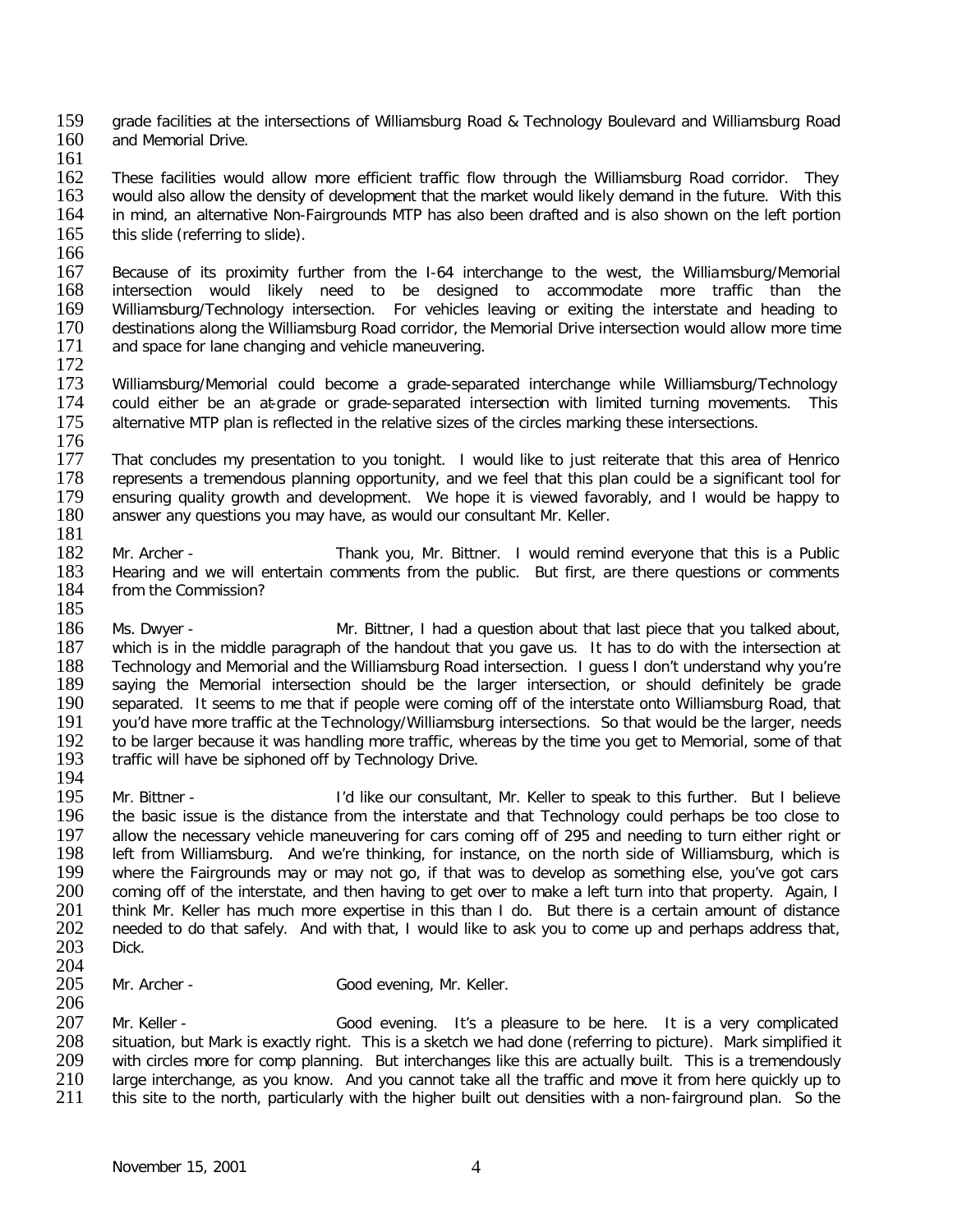212 theory of these kind of interchanges, and I can pass this sketch around (referring to sketch) if you like,<br>213 then is to put sort of a half cloverleaf design at the first one, where the traffic can move more freely in 213 then is to put sort of a half cloverleaf design at the first one, where the traffic can move more freely in<br>214 here, but more of the action has to occur out here where the traffic can weave on and off of the here, but more of the action has to occur out here where the traffic can weave on and off of the 215 interstate system. This sketch also shows that some of these ramps are woven together to avoid any conflicts of weaving. conflicts of weaving. 217

218 Ms. Dwyer - So what would the movement then be, if you are coming from the<br>219 interstate east along Williamsburg, what would you be allowed to do at Technology? What do you 219 interstate east along Williamsburg, what would you be allowed to do at Technology? What do you recommend for that traffic?

221 222 Mr. Keller - What would probably happen at Technology, you would come off, say<br>223 northbound on 295 and you could move up and stay in the right turn lane and probably loop up and get 223 northbound on 295 and you could move up and stay in the right turn lane and probably loop up and get 224 in by Technology, but you wouldn't want to weave left and try and get over into Technology too fast. 224 in by Technology, but you wouldn't want to weave left and try and get over into Technology too fast.<br>225 That is one of the theories of that build out. We actually tested this whole build out of this whole area 225 That is one of the theories of that build out. We actually tested this whole build out of this whole area<br>226 with a non-fairground density. And at 70% build out, we tested at grade intersections here with this 226 with a non-fairground density. And at 70% build out, we tested at grade intersections here with this 227 corridor being six lanes wide with dual left turn lanes, and these two at grade intersections failed. corridor being six lanes wide with dual left turn lanes, and these two at grade intersections failed.

228<br>229 229 Ms. Dwyer - So what you are saying, is that you are going to limit the maneuvers that 230 are possible at Technology and Williamsburg. are possible at Technology and Williamsburg.

231<br>232 Mr. Keller - Yes ma'am. 233<br>234 234 Ms. Dwyer - Because you don't want all the maneuvers to be possible because it is to 235 close. close.

236<br>237 Mr. Keller - Yes ma'am.

238<br>239 239 Ms. Dwyer - Sut when you get farther away at Memorial and Williamsburg then you<br>240 don't... don't…

241<br>242 Mr. Keller - The State of You have more chance to weave and do things like that.

243<br>244 Ms. Dwyer - **Ok.** That wasn't clear to me from this...

245<br>246 Mr. Keller - Chino, it's an excellent question.

247<br>248 Ms. Dwyer - I understand. 249

250 Mr. Keller - And I might finally add too, that this kind of, it looks very complex and 251 these have been built in many urban areas. But they are only required in this complexity and cost at 251 these have been built in many urban areas. But they are only required in this complexity and cost at 252 higher densities near build out. higher densities near build out.

 $\frac{253}{254}$ 254 Ms. Dwyer - Right. So that the Williamsburg/Technology intersection is really going<br>255 to be designed to limit maneuvers that are possible from Williamsburg Road? to be designed to limit maneuvers that are possible from Williamsburg Road?

256<br>257 Mr. Jernigan - Mr. Bittner, can we put that on the screen? (referring to rendering) 258<br>259 Mr. Bittner - The Community of the total perhaps clarify, that this is not any recommended design 260 necessarily. It's a possible design. But it is not necessarily what we are envisioning for this.  $\frac{261}{262}$ Ms. Dwyer - Right. 263<br>264

Mr. Jernigan - But it is considerably different than what we have been studying.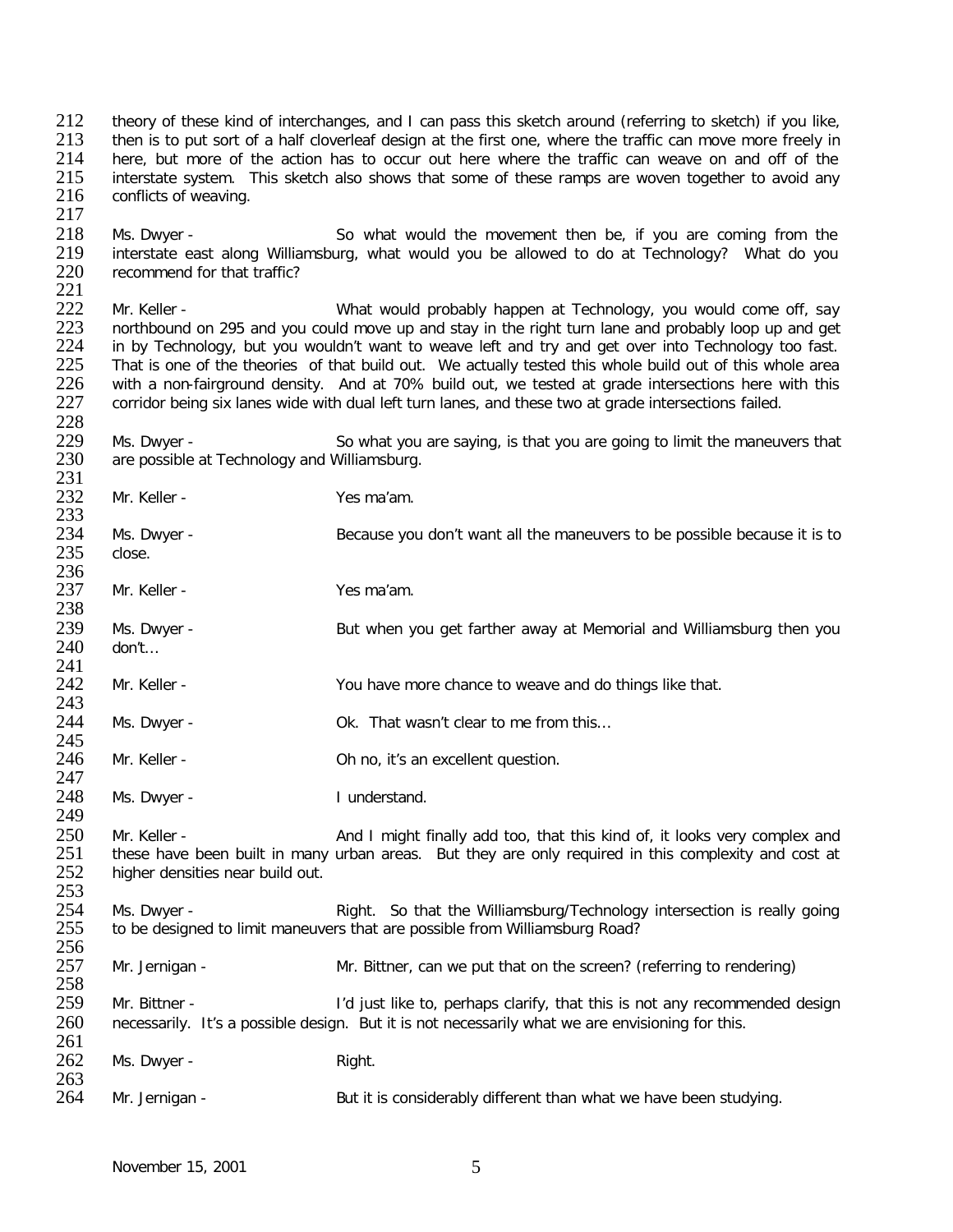265<br>266 266 Mr. Keller - Well, this is a design. Years ago we designed something like this for the 267 Mobile Oil Headquarters in northern Virginia between Gallos Road at Mobile's headquarters, and a large 267 Mobile Oil Headquarters in northern Virginia between Gallos Road at Mobile's headquarters, and a large 268 park called Fairview Park on Route 50. Initially the land was almost impossible to access, but with the 269 big users like that, Mobile and so forth, and users like vou have in Technology Park, we believe that users 269 big users like that, Mobile and so forth, and users like you have in Technology Park, we believe that users<br>270 like that want to make sure that you have long-term access available, you know, over a long period of 270 like that want to make sure that you have long-term access available, you know, over a long period of 271 time. One of the key features about this design is on the left-hand side, for example, and this can be 271 time. One of the key features about this design is on the left-hand side, for example, and this can be 272 done with a spacing. You will notice as you come off of 295, there is a weaving of those ramps. There 272 done with a spacing. You will notice as you come off of 295, there is a weaving of those ramps. There 273 is, actually, one ramp goes over the other one. You see (referring to rendering), just where that little 273 is, actually, one ramp goes over the other one. You see (referring to rendering), just where that little 274 bridge is, the southeast corner of the interchange. There is one ramp going over the other one, and the 274 bridge is, the southeast corner of the interchange. There is one ramp going over the other one, and the 275 theory of that is you can put grade separation bridges on those ramps. It's been done up North, we did 275 theory of that is you can put grade separation bridges on those ramps. It's been done up North, we did<br>276 it vears ago and you eliminate the weaves totally. So again, it is only reguired ultimately. And this 276 it years ago and you eliminate the weaves totally. So again, it is only required ultimately. And this 277 corridor also has a lot of right-of-way available to it, so one of the ideas is to keep the buildings back, you 277 corridor also has a lot of right-of-way available to it, so one of the ideas is to keep the buildings back, you<br>278 know, keep out a certain key quadrant for whatever design is finally adopted. And that way you always 278 know, keep out a certain key quadrant for whatever design is finally adopted. And that way you always<br>279 have the room to put the loops in when you need them, maybe 20-30 years from now. It's that kind of 279 have the room to put the loops in when you need them, maybe 20-30 years from now. It's that kind of 280 planning, the theory is also here that if you were to put singles in very close to the interstate system, planning, the theory is also here that if you were to put singles in very close to the interstate system, 281 what happens is ultimately those weaves will occur, back-ups, to occur back in those ramps under the 282 interstate system. This way you don't have singles creating those...ultimately. So that is why it is done 282 interstate system. This way you don't have singles creating those...ultimately. So that is why it is done 283 this way. this way.

284<br>285 285 Mr. Jernigan - Excuse me, I didn't mean to interrupt you. So what you are saying is 286 that you think this is a plan 20 to 30 years down the road. that you think this is a plan 20 to 30 years down the road.

 $\frac{287}{288}$ Mr. Keller - Charlotter on this actually could be, I would say may be a 40 or 50 year plan 289 approximately. I mean, we actually have clients doing 50-year plans. And one of the theories we<br>290 brought to this study with Milt Herd, who did the land use planning and our economist, was this site is so 290 brought to this study with Milt Herd, who did the land use planning and our economist, was this site is so<br>291 tremendous in terms of its regional access. It's one of the best sites in the East Coast, frankly. And 291 tremendous in terms of its regional access. It's one of the best sites in the East Coast, frankly. And 292 when the market comes to it, I think you would want to be sure that it has good access on and off the 293 freeway system for all of the movement. freeway system for all of the movement.

- 294<br>295 Mr. Taylor - So it could be a 40 or 50 year plan.
- 296<br>297 Mr. Keller - Until it all gets built out.
- 298 Mr. Archer - Case Communications Communications of Mr. Are there further questions?

300<br>301 301 Mr. Jernigan - Well, I have a question for him. I'm trying to figure how to say it. Let's<br>302 say that the Memorial Drive extension was built three years from now and that it was actually in the say that the Memorial Drive extension was built three years from now and that it was actually in the 303 same situation right now, we didn't have the lots filled. Would you still make these separate grade or 304 vould you just leave them, reserve the land for down the road? would you just leave them, reserve the land for down the road?

305<br>306 306 Mr. Keller - Well, one of the advantages of having what I call a more detailed access<br>307 blan like this available to go along with a comp plan circle is it helps you better understand the ultimate 307 plan like this available to go along with a comp plan circle is it helps you better understand the ultimate<br>308 build out impact of traffic and the need for some of those loop ramps I've shown you. If you were to put 308 build out impact of traffic and the need for some of those loop ramps I've shown you. If you were to put 309 buildings and things in those loops, then those loops are gone forever and then you have another 309 buildings and things in those loops, then those loops are gone forever and then you have another 310 solution. Now the theory of taking Memorial and extending it or Technology and extending it is you 310 solution. Now the theory of taking Memorial and extending it or Technology and extending it is you<br>311 might for many years have an at grade intersection with a signal and it would fine. But you might then 311 might for many years have an at grade intersection with a signal and it would fine. But you might then 312 ultimately have to put a bridge over the top of Williamsburg Road and you want to put that offline with a ultimately have to put a bridge over the top of Williamsburg Road and you want to put that offline with a 313 signal, left or right. And that then should line up with this ultimate road. So it all fits together like a<br>314 puzzle. That's our approach to this, in something this important. We recommend for some clients that 314 puzzle. That's our approach to this, in something this important. We recommend for some clients that 315 we actually sketch this up, and evaluate a design like this. to make sure it really works and that you keep 315 we actually sketch this up, and evaluate a design like this, to make sure it really works and that you keep<br>316 making available right-of-way. making available right-of-way.

317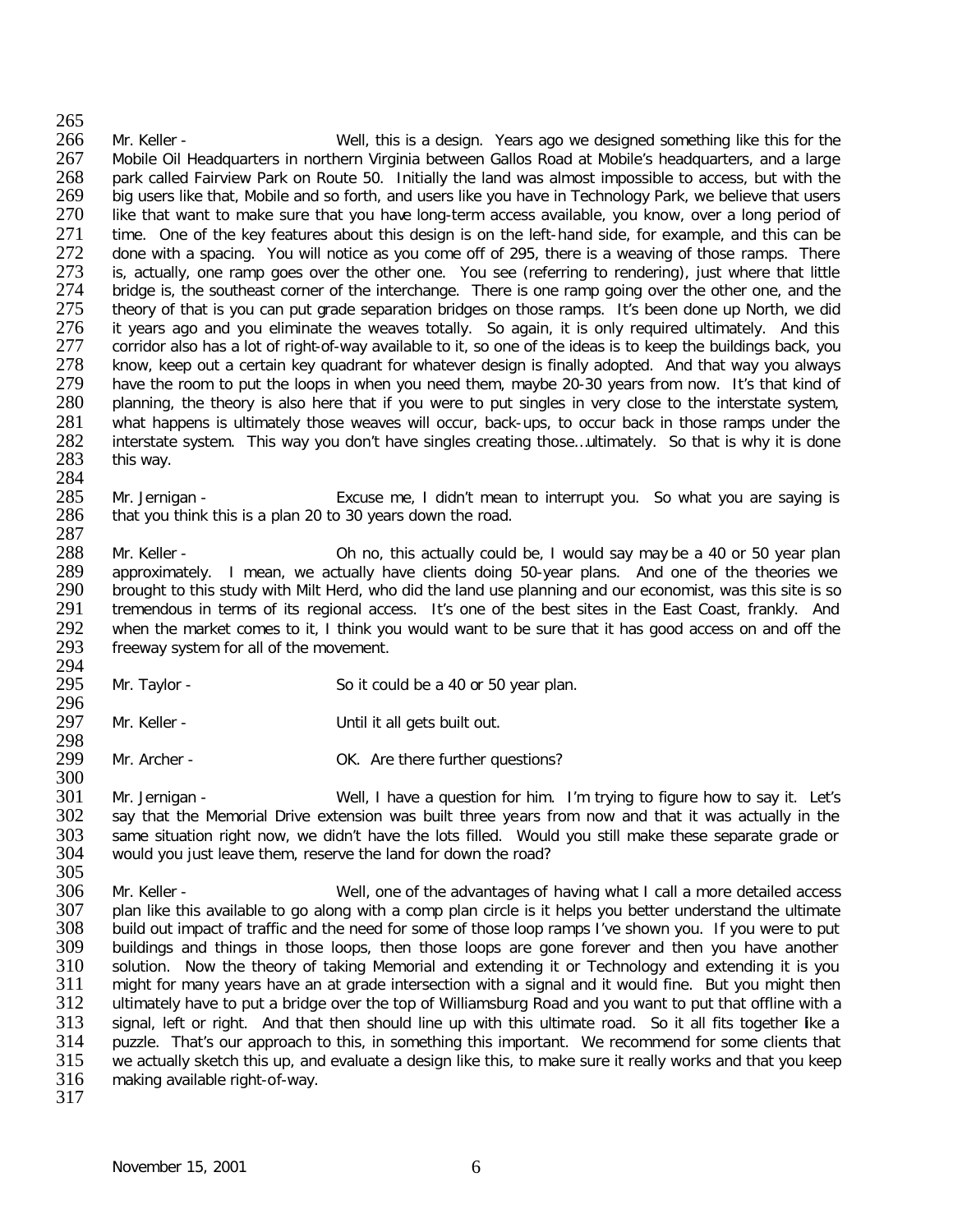318 Mr. Kaechele - <br>319 intersection in general? Have you projected traffic volumes that would require this kind of intersection, in general? 320<br>321 321 Mr. Keller - Yes, sir. Mark has a copy of a memorandum, kind of a report that we<br>322 did for the committee. And we reported that if the land all up in this area, particularly the non-fairground 322 did for the committee. And we reported that if the land all up in this area, particularly the non-fairground<br>323 density, which is quite high, should it not be a fairground, particularly north of Williamsburg Road 323 density, which is quite high, should it not be a fairground, particularly north of Williamsburg Road<br>324 between there and 64. That land is just locked in there, and the only way in and out is by Williamsburg 324 between there and 64. That land is just locked in there, and the only way in and out is by Williamsburg 325 Road. Road. 326<br>327 Mr. Kaechele - All right. 328<br>329 329 Mr. Keller - And what we projected by projecting the build out densities, we looked 330 at that great intersection. We pushed the Williamsburg Road corridor to be six lanes, three lanes in each 330 at that great intersection. We pushed the Williamsburg Road corridor to be six lanes, three lanes in each<br>331 direction with dual left turn lanes and things, and it failed at 70% build out of this density that you see. 331 direction with dual left turn lanes and things, and it failed at 70% build out of this density that you see.<br>332 And that just tells you that the turning volumes left and right are so high. That you either have to have 332 And that just tells you that the turning volumes left and right are so high. That you either have to have<br>333 flyovers or triple lefts and things like that. This kind of design is not as costly as you think over a long 333 flyovers or triple lefts and things like that. This kind of design is not as costly as you think over a long<br>334 period of time, as all these users go in place. Because it is really a nice free flow operation where you 334 period of time, as all these users go in place. Because it is really a nice free flow operation where you<br>335 take loops and, you know, keep on moving. You don't have signals in it ultimately. take loops and, you know, keep on moving. You don't have signals in it ultimately. 336<br>337 337 Mr. Kaechele - Right. Well will that volume be 60,000 cars or higher when you get to 338 that point? that point? 339<br>340 Mr. Keller - Of peak hour or daily? 341<br>342 Mr. Kaechele - Daily. 343<br>344 Mr. Keller - Think it's higher than that. I don't have those numbers right in front of 345 me, but I can get them for you later. They are in my briefcase. We did estimate the build out of that. 346<br>347 Mr. Kaechele - That might be 30 years away. 348<br>349 349 Mr. Keller - Well, this kind of planning, I would just share with you, the Mobile 350 headquarters. One of the reasons for doing the plan up there years away was Mobile wanted to know headquarters. One of the reasons for doing the plan up there years away was Mobile wanted to know 351 how there Corporate Headquarters would be accessed. And Fairview Park paid a lot of the interchange 352 on the other side of the beltway. But what's fascinating now when I drive that section, it works<br>353 beautifully. I mean, you just weave in and out of all the ramps and there's no stops at all. It really 353 beautifully. I mean, you just weave in and out of all the ramps and there's no stops at all. It really 354 allows vou to move freely and its very good for large corporate users and high technology kind of user. allows you to move freely and its very good for large corporate users and high technology kind of user. 355 356 Mr. Kaechele - I don't disagree, I think the only question is the amount of timing.<br>357 Because I don't think anybody could project the year of that. Because that MSI property, as you've 357 Because I don't think anybody could project the year of that. Because that MSI property, as you've 358 described, is some of the best industrial property on the East Coast. Fifteen years ago when it was 358 described, is some of the best industrial property on the East Coast. Fifteen years ago when it was 359 rezoned and I remember the explanation at that time, and it's still setting vacant. So timing is hard to 359 rezoned and I remember the explanation at that time, and it's still setting vacant. So timing is hard to 360 project. project. 361 362 Mr. Keller - Well, a lot of our theories of longer range planning is to make sure that 363 vou hold the plan there for when the market comes to you. you hold the plan there for when the market comes to you. 364<br>365 Mr. Kaechele - Right. 366 367 Mr. Keller - Particularly here, I would stress, because you have the crisscrossing of 368 the interstate systems. And I remember 25 years ago in the Washington area, the area on the east side 368 the interstate systems. And I remember 25 years ago in the Washington area, the area on the east side<br>369 of the Beltway, was not active at all. All the development was to the west. Now what's happening are of the Beltway, was not active at all. All the development was to the west. Now what's happening are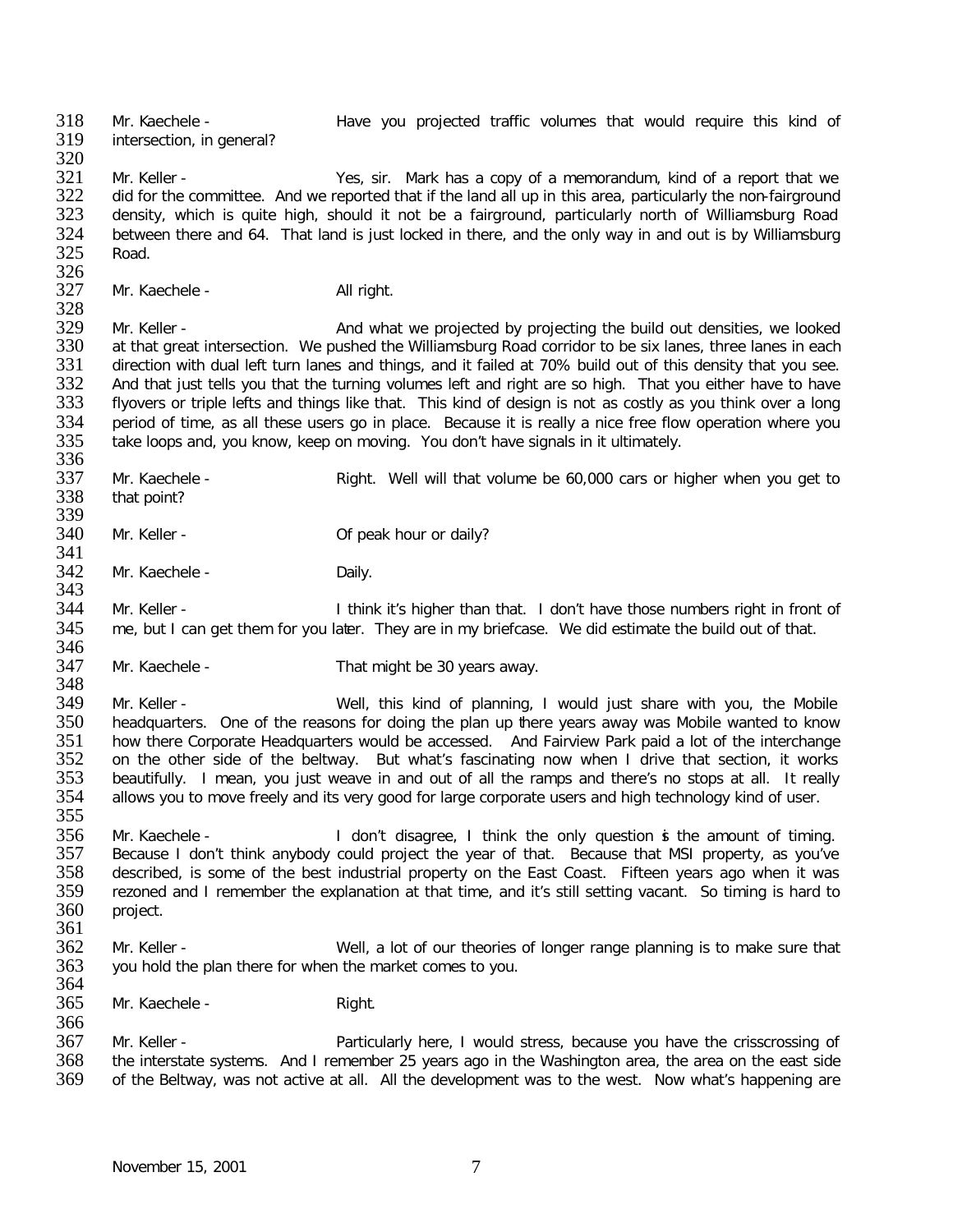370 the pressures are on the entire Beltway on the east. And that's why you need these plans, because the 371 market comes to you over a long period of time. market comes to you over a long period of time.

372<br>373

Mr. Archer - All right. Further questions from the Commission.

374<br>375 Mr. Jernigan - Mr. Chairman, I have some statements I'd like to make, but I think I 376 would like to hear the speakers first and make it at the end.

377<br>378 378 Mr. Archer - CK, certainly. Any more questions from anyone up here? If not then we<br>379 would like to open it up so that anyone from the public, who's visiting, may make comments or ask 379 would like to open it up so that anyone from the public, who's visiting, may make comments or ask<br>380 guestions, whatever your pleasure may be. Please state your name and your residence when you come 380 questions, whatever your pleasure may be. Please state your name and your residence when you come 381 up. up, please.

382<br>383 383 Mr. Harmon - Good evening. My name is Craig Harmon, and I'm one of the owners of 384 the Harmon Track on Route 60 that we're studying tonight. the Harmon Track on Route 60 that we're studying tonight. 385

386 Mr. Archer - Good evening, Mr. Harmon.

387<br>388 388 Mr. Harmon - I worked on the committee with Mark Bittner and the other planners on 389 this, and as a whole I agree with the concepts and I agree with most of the general details. I have a real 389 this, and as a whole I agree with the concepts and I agree with most of the general details. I have a real<br>390 problem with the time frame as been mentioned tonight. Number one, I don't understand, and nobody's 390 problem with the time frame as been mentioned tonight. Number one, I don't understand, and nobody's 391 informed me as a landowner, how do we set aside this land for these cloverleafs? If I decide to develop 391 informed me as a landowner, how do we set aside this land for these cloverleafs? If I decide to develop 392 my property, is this property that I can't develop for so many years? If I want to put something on the 392 my property, is this property that I can't develop for so many years? If I want to put something on the 393 corner of Technology and 60, am I going to be denied it because 60 might widen 20 years down the 393 corner of Technology and 60, am I going to be denied it because 60 might widen 20 years down the 394 road? I have a real problem with the wording that's going in on how we set aside these things. And I 394 road? I have a real problem with the wording that's going in on how we set aside these things. And I<br>395 also, it's been said that this is a 50 year build out, but at the same time if these cloverleafs and these 395 also, it's been said that this is a 50 year build out, but at the same time if these cloverleafs and these<br>396 grade separated intersections are adopted into the Major Thoroughfare Plan, a potential developer grade separated intersections are adopted into the Major Thoroughfare Plan, a potential developer 397 coming along now is going to look at this, especially in light of what's happening to the Fair. I can't<br>398 afford to develop this because I've got to build all these cloverleafs, or I've got to set aside all this land 398 afford to develop this because I've got to build all these cloverleafs, or I've got to set aside all this land<br>399 and save it for it, which I think, in my opinion, will probably never happen. I've been in this area al 399 and save it for it, which I think, in my opinion, will probably never happen. I've been in this area all of 400 my life, 52 years, and we talked about what 400 my life, 52 years, and we talked about what happened in northern Virginia. We talked about what 401 happened in the western Henrico. Eastern Henrico is not either one of these places. Sandston has 401 happened in the western Henrico. Eastern Henrico is not either one of these places. Sandston has 402 aotten a new bank under construction now, in the last 25 years. gotten a new bank under construction now, in the last 25 years. 403

404 My father bought this property in 1947 and we've got a Fas Mart and a Texaco, that's all. Oh, excuse 405 me, and a dentist office. That's all we've gotten on that road since 1947. I don't see the build out that's 405 me, and a dentist office. That's all we've gotten on that road since 1947. I don't see the build out that's<br>406 projected. It goes a lot deeper and I don't want to take up your time on all tonight about it. But. I just 406 projected. It goes a lot deeper and I don't want to take up your time on all tonight about it. But, I just<br>407 don't see the build out and the massive need for all of these grade separations. I think one big point that 407 don't see the build out and the massive need for all of these grade separations. I think one big point that 408 the Board needs to consider, there are plans now I'm told to widen 64. And to do that the scales will<br>409 have to be moved and as a 25 year veteran in the trucking industry. I can tell you that if the scales move 409 have to be moved and as a 25 year veteran in the trucking industry, I can tell you that if the scales move<br>410 the truck traffic that we experience on this corridor of 60 now that's a problem is going to disappear. 410 the truck traffic that we experience on this corridor of 60 now that's a problem is going to disappear.<br>411 They are simply going on down the road as far as they can go and get off at a later point to dodge the 411 They are simply going on down the road as far as they can go and get off at a later point to dodge the 412 scales, wherever they are, down the road. So when that truck traffic is taken off of 60 in the next two. 412 scales, wherever they are, down the road. So when that truck traffic is taken off of 60 in the next two,<br>413 five, six vears, whenever the State gets around to widening 64, that's going to relieve a lot of traffic and five, six years, whenever the State gets around to widening 64, that's going to relieve a lot of traffic and 414 this is going to become more of a Broad Street, if that's the case. It's going to be less though traffic, and<br>415 I don't think the grade separations are going to be needed. Fifty years from now, who knows? I won't 415 I don't think the grade separations are going to be needed. Fifty years from now, who knows? I won't 416 be here in 50 years and I just, I have a problem with terminology and the language that's put in this 416 be here in 50 years and I just, I have a problem with terminology and the language that's put in this<br>417 thing for the short term, the next 10 years. And I would like to see a little more study done on it. I was thing for the short term, the next 10 years. And I would like to see a little more study done on it. I was 418 very disappointed in the turn out of the people that were appointed to the committee. I heard the 419 number 28 were appointed and one meeting we had one meeting we had five. I'd just like to 419 number 28 were appointed and one meeting we had seven, and one meeting we had five. I'd just like to 420 see a little more time, a little more thought put into this thing before we vote on it and pass it, send it on 420 see a little more time, a little more thought put into this thing before we vote on it and pass it, send it on 421 to the Supervisors. Thank you very much. to the Supervisors. Thank you very much.

422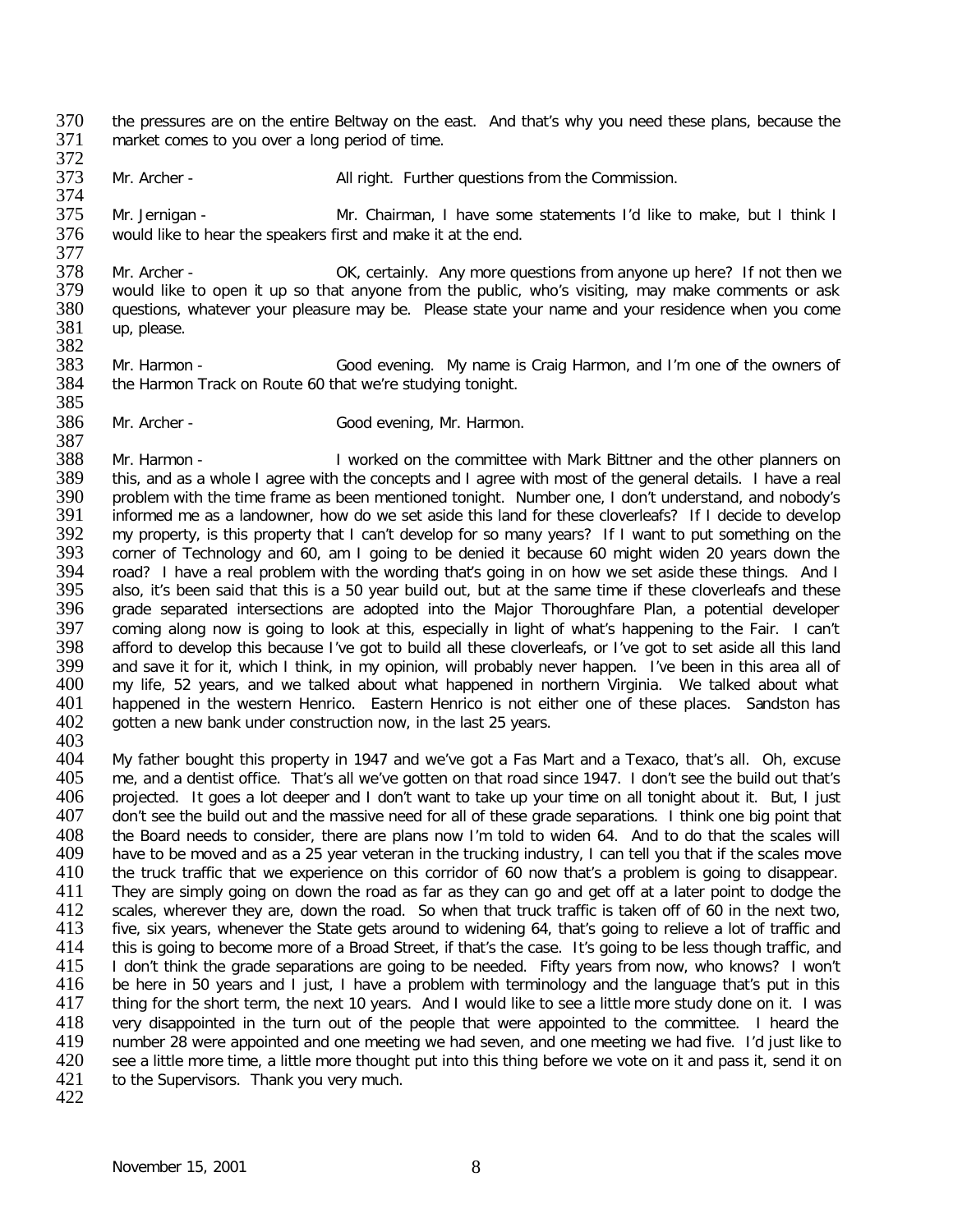423 Mr. Vanarsdall - Mr. Harmon, do you have any idea about the Fair? Do you know what 424 the status of that is? the status of that is? 425<br>426 426 Mr. Harmon - To my knowledge they are looking at all their options, is what I've been<br>427 told. I understand other counties have called them. The last I talked to Otis Brown, he was going back 427 told. I understand other counties have called them. The last I talked to Otis Brown, he was going back<br>428 looking at his options. He hadn't written it out, he hadn't boarded vet either. I'm in limbo, is what I'm 428 looking at his options. He hadn't written it out, he hadn't boarded yet either. I'm in limbo, is what I'm 429 in. I have no more idea than the man in the moon of what's going to happen. in. I have no more idea than the man in the moon of what's going to happen. 430<br>431 Mr. Vanarsdall - **I** just wondered, because I know they had your property in mind. 432<br>433 Mr. Harmon - Yes. I hope they still have it in mind. 434<br>435 Mr. Vanarsdall - Yes. 436<br>437 Mr. Harmon - But I have no idea. 438<br>439 Mr. Kaechele - Was there an option, there was an option on your property? 440<br>441 441 Mr. Harmon - Was an option and it has expired. They were wanting to extend it and 442 we felt like the extension time was too great, too long. They wanted a two-vear extension on the basis 442 we felt like the extension time was too great, too long. They wanted a two-year extension on the basis<br>443 that their POD, which was approved by the Supervisors, is good for two years. On advice of our lawyers 443 that their POD, which was approved by the Supervisors, is good for two years. On advice of our lawyers<br>444 ve decided we couldn't go two years. So the option was left for them to come back if they ever want to 444 we decided we couldn't go two years. So the option was left for them to come back if they ever want to 445 come back. come back. 446 447 Mr. Kaechele - OK. 448<br>449 Mr. Harmon - Thaven't shut the door on them, in other words. 450<br>451 451 Ms. Dwyer - The State Mr. Harmon, do you know how much land would be involved, if land 452 were reserved for these interchanges? How much of your property would need to be reserved? were reserved for these interchanges? How much of your property would need to be reserved? 453<br>454 454 Mr. Harmon - Well, the major intersection of Memorial Drive and Route 60 is not on my<br>455 property. If that's a cloverleaf, and the literature I've been shown, it's a cloverleaf, I would image we're 455 property. If that's a cloverleaf, and the literature I've been shown, it's a cloverleaf, I would image we're 456 talking somewhere in the neighborhood of six acres for the entire cloverleaf or less. talking somewhere in the neighborhood of six acres for the entire cloverleaf or less. 457<br>458 Ms. Dwyer - You don't own that property. 459<br>460 Mr. Harmon - No. ma'am. 461 462 Ms. Dwyer - So it would just be Technology. 463<br>464 464 Mr. Harmon - Technology intersection, I don't know. We got into several months of 465 discussion on this study and in one of the last meetings it was brought up by the State that access north discussion on this study and in one of the last meetings it was brought up by the State that access north 466 of 60 is non-existent. The State, if I remember correctly, the State's position was when the road was 467 built, the County asked for it to be limited access, so the State made it limited access. The State's 468 position was that if the County wants another road, the State would go along with it. That upsets me a 468 position was that if the County wants another road, the State would go along with it. That upsets me a<br>469 old. Because that tells me that should the scenario of the Fair come back again, we'll say, and they want 169 lot. Because that tells me that should the scenario of the Fair come back again, we'll say, and they want<br>170 access to north of 60 and the County doesn't want them in there, they just simply say no access. And access to north of 60 and the County doesn't want them in there, they just simply say no access. And 471 then if Innsbrook comes down there a month later and said, "we want to build north of 60 and the 472 County wants Innsbrook." then they said. "OK we'll build a road." That limited access and that access 472 County wants Innsbrook," then they said, "OK we'll build a road." That limited access and that access<br>473 issue has not been answered to my satisfaction, as the landowner, and I think that's a problem that the 473 issue has not been answered to my satisfaction, as the landowner, and I think that's a problem that the 474 zoning board needs to look at and study a little bit deeper. zoning board needs to look at and study a little bit deeper. 475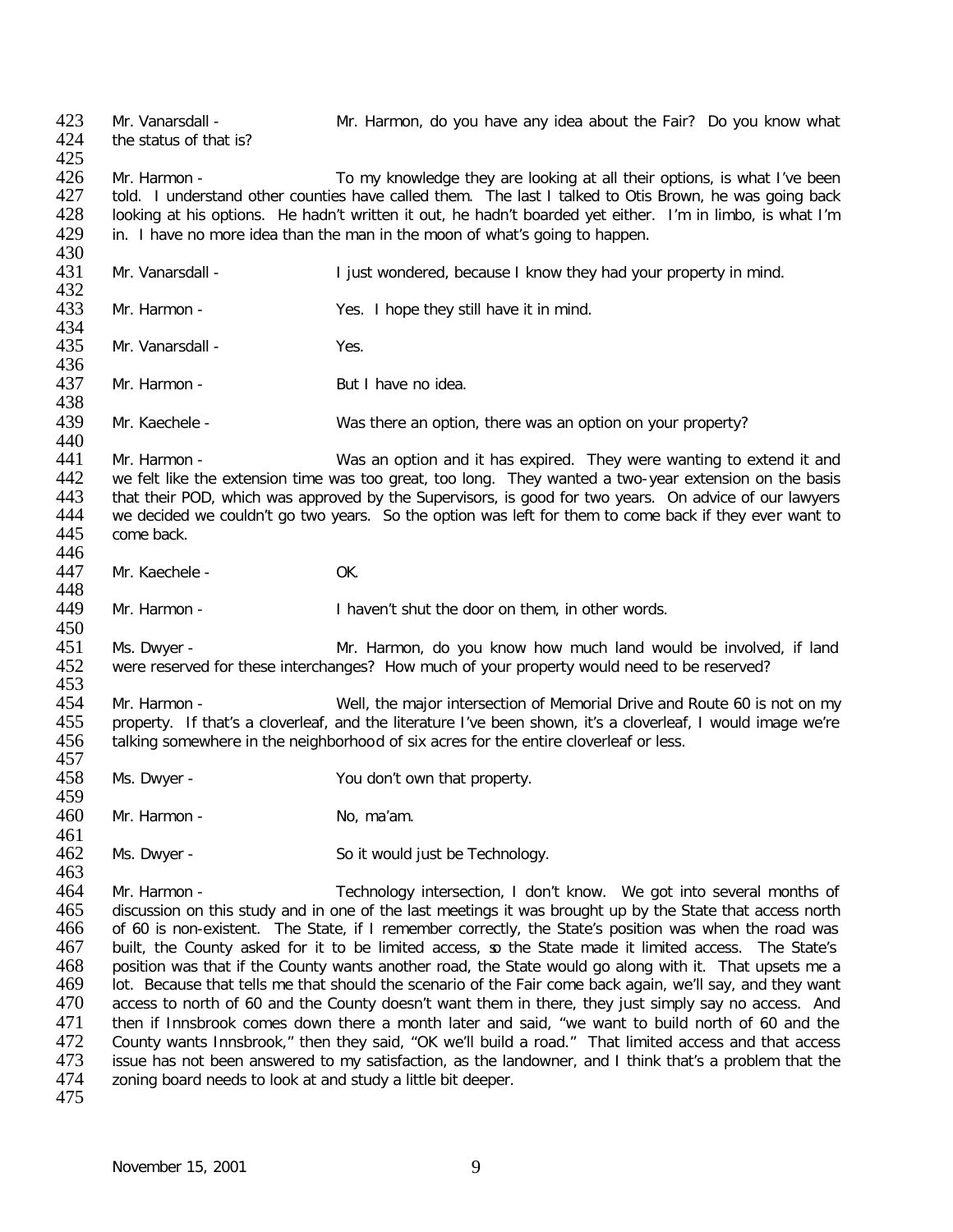476 Ms. Dwyer - So do you know how much of your property would be affectied by this,<br>477 the Technology... the Technology... 478<br>479 479 Mr. Harmon - All depending, if they're just talking about two ramps. I've heard that 480 the build out, I was told was an overpass going north of 60, and that all traffic exiting my property north 480 the build out, I was told was an overpass going north of 60, and that all traffic exiting my property north<br>481 of 60 would have to go over 60 and disperse either on Technology or come around to Memorial Drive or of 60 would have to go over 60 and disperse either on Technology or come around to Memorial Drive or 482 whatever. You know something like that takes a minimum amount of land out of use. If you decide to 483 have left turn lanes and not right turn lanes and not and whatever then you take more. And here again. I can't have left turn lanes and not right turn lanes and whatever then you take more. And here again, I can't 484 answer your question because as you travel around the State of Virginia, you'll find that a cloverleaf on<br>485 64 and West Broad takes probably a third of the land that the cloverleaf of 295 and 460 down in east of 485 64 and West Broad takes probably a third of the land that the cloverleaf of 295 and 460 down in east of 486 Petersburg takes. It's when land is cheap, the State seems to buy twice as much and make the ramps 486 Petersburg takes. It's when land is cheap, the State seems to buy twice as much and make the ramps<br>487 twice as big. When land is expensive, they tend to make them short and narrow and quick. So how 487 twice as big. When land is expensive, they tend to make them short and narrow and quick. So how 488 much exactly. I couldn't tell vou. much exactly, I couldn't tell you.

489<br>490

509

513

Mr. Vanarsdall - And more dangerous.

491<br>492 Absolut Mr. Harmon - The Mes, more dangerous. The higher the density the sharper and quicker<br>493 they are, and the more dangerous they are, but you know that's something that an engineer has to 493 they are, and the more dangerous they are, but you know that's something that an engineer has to 494 express. I couldn't answer that. express. I couldn't answer that.

495<br>496 496 Ms. Dwyer - Then how much property are we talking about here? How much acreage total? total?

498<br>499 Mr. Harmon - Altogether.

 $\frac{500}{501}$ Ms. Dwyer - Yes.

 $\frac{502}{503}$ Mr. Harmon - The South Cown 350 acres in this area.

504<br>505 505 Ms. Dwyer - OK. Then, maybe with a parcel that large, the kind of development 506 we're talking about, say the Innsbrook, a fair amount of road dedication would have to take place... we're talking about, say the Innsbrook, a fair amount of road dedication would have to take place...

507 Mr. Harmon - Absolutely.

510 Ms. Dwyer - …for it to provide access, appropriate access of this property anyway. 511 So we might not be talking about a whole lot more property that would need to be reserved, particularly  $512$  when talking about a parcel of that size. when talking about a parcel of that size.

514 Mr. Harmon - No, ma'am. And here again, let me say, if the build out goes on this<br>515 property, we'll say 30 or 40 years, then I do think these things would be necessary. What I'm after right 515 property, we'll say 30 or 40 years, then I do think these things would be necessary. What I'm after right 516 now, and I think Mr. Jernigan touched on it, I am looking at short term, 10 years. Are we going to tell 516 now, and I think Mr. Jernigan touched on it, I am looking at short term, 10 years. Are we going to tell<br>517 the next developer that wants to come in here and put a strip mall on 25 acres that he has to build these 517 the next developer that wants to come in here and put a strip mall on 25 acres that he has to build these<br>518 cloverleafs, that he has to build all these access roads or whatever. In my mind, and I might be wrong, 518 cloverleafs, that he has to build all these access roads or whatever. In my mind, and I might be wrong, 519 but the only reason the Fair hasn't purchased my land today is the fact that the County put a 4 million 519 but the only reason the Fair hasn't purchased my land today is the fact that the County put a 4 million 520 dollar flyover in the price tag. And I know we had some sewer problems, but when you add 4 million 520 dollar flyover in the price tag. And I know we had some sewer problems, but when you add 4 million<br>521 dollars to the cost of something, just out of the clear blue, that's going to scare away almost any 521 dollars to the cost of something, just out of the clear blue, that's going to scare away almost any<br>522 developer. And I just want the opportunity as a landowner too, here again, I would love to sell my land 522 developer. And I just want the opportunity as a landowner too, here again, I would love to sell my land<br>523 to Innsbrook, because I think that's the highest and best use. But I don't want to limit my options in five to Innsbrook, because I think that's the highest and best use. But I don't want to limit my options in five 524 years saying, "Well, I've got to wait 25 years for Innsbook." At 50 years old I don't want to wait 25<br>525 years. So I don't want my options limited by a lot of lack of a better word, red tape. Developers coming 525 years. So I don't want my options limited by a lot of lack of a better word, red tape. Developers coming<br>526 in. the v're going to walk into vour Planning Department first, and see these plans and see these land use 526 in, they're going to walk into your Planning Department first, and see these plans and see these land use<br>527 and whatever, and they'll just simply say, "I can't afford to do that," so they go somewhere else. I just 527 and whatever, and they'll just simply say, "I can't afford to do that," so they go somewhere else. I just 528 think we ought to have a little more time and fine-tune the terminology of all of this before we vote on it. think we ought to have a little more time and fine-tune the terminology of all of this before we vote on it.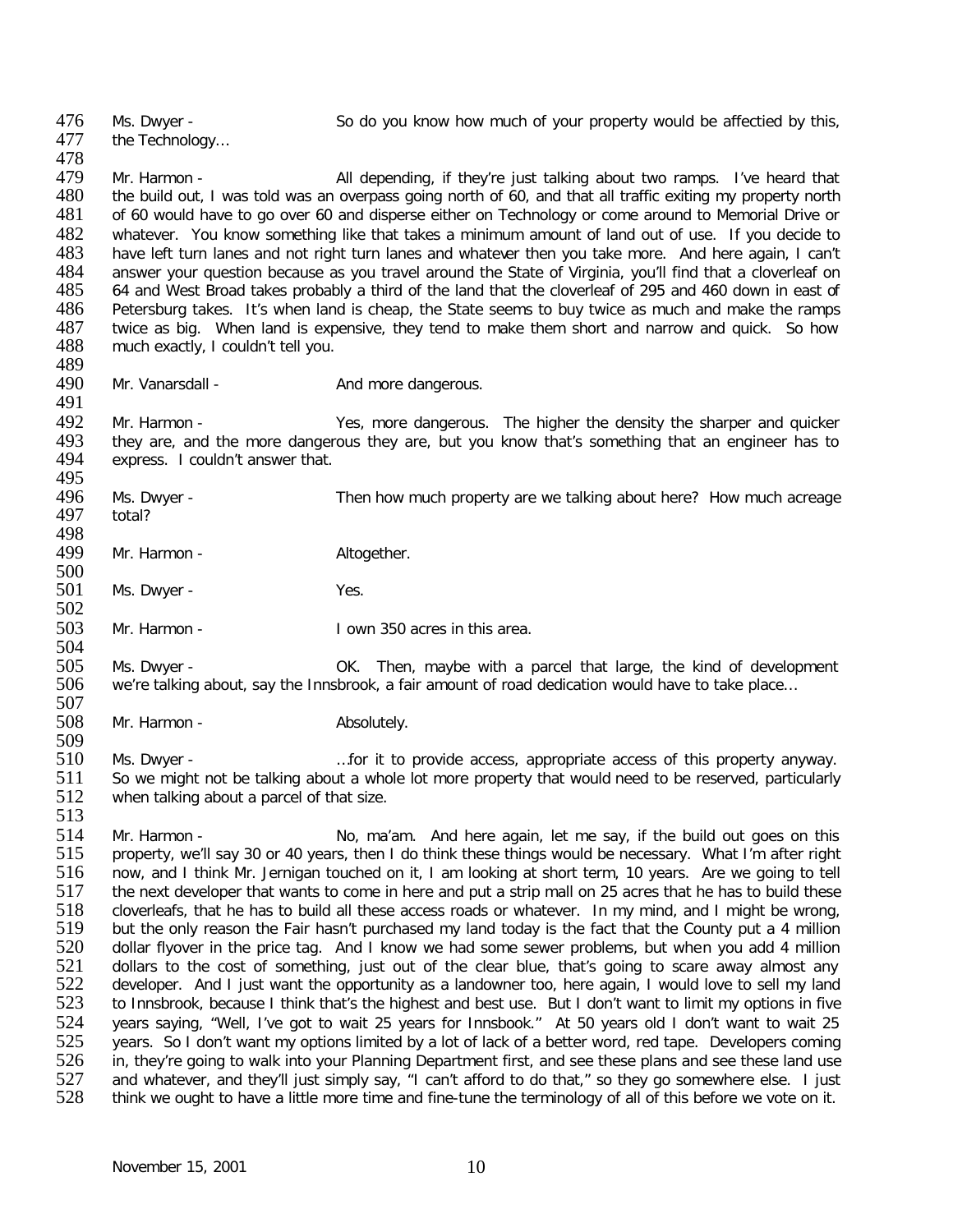529<br>530 530 Mr. Marlles - Mr. Chairman, if I could, I would like to clarify this sketch, and I'm sure<br>531 Mr. Keller will verify this is not drawn to scale, first of all. And secondly, typically in situations like this, it Mr. Keller will verify this is not drawn to scale, first of all. And secondly, typically in situations like this, it 532 would be the right-of-way that would be set-aside during the rezoning process. For the time frame that 533 you're talking, Mr. Harmon, you probably would not be required to construct these major interchanges, 533 you're talking, Mr. Harmon, you probably would not be required to construct these major interchanges,<br>534 but probably what the County would be looking for is to set aside of the right-of-way or protection of the 534 but probably what the County would be looking for is to set aside of the right-of-way or protection of the<br>535 right-of-way. And I think Mr. Keller tried to point that out in his presentation. So I don't know if that 535 right-of-way. And I think Mr. Keller tried to point that out in his presentation. So I don't know if that 536 helps clarify your questions at all, but... helps clarify your questions at all, but...

537<br>538 538 Mr. Harmon - Somewhat. But I, you know, here again, it's a very complicated situation. I can't begin. You know, I've had a lot more time, I reckon then other people to think of all 539 situation. I can't begin. You know, I've had a lot more time, I reckon then other people to think of all<br>540 the possible scenarios that are possible with this. But. I can see right now in the next vear or two, three 540 the possible scenarios that are possible with this. But, I can see right now in the next year or two, three<br>541 years, McDonalds, Hardees, whatever wanting to locate on Technology Boulevard. You've got 2,000 541 years, McDonalds, Hardees, whatever wanting to locate on Technology Boulevard. You've got 2,000<br>542 people going to Infintium everyday, they'd like to sell them a biscuit. Are we going to deny that type of 542 people going to Infintium everyday, they'd like to sell them a biscuit. Are we going to deny that type of<br>543 short term, I'd say, development because we've got to set-aside land for some 30 to 40 year plan? Or 543 short term, I'd say, development because we've got to set-aside land for some 30 to 40 year plan? Or<br>544 we just going to set back and wait for another Fairgrounds that's going to buy the whole thing. I think 544 we just going to set back and wait for another Fairgrounds that's going to buy the whole thing. I think<br>545 that's right far down the road to get somebody to come in there and buy the whole thing and work the 545 that's right far down the road to get somebody to come in there and buy the whole thing and work the 546 whole deal. I don't know. I might be wrong. whole deal. I don't know. I might be wrong.

547<br>548 548 Ms. Dwyer - I understand that it sounds like that flyover related to Fair was kind of a parcel, the potential for an Innsbrook 549 alarming. It does sound like when we are looking at this size of a parcel, the potential for an Innsbrook<br>550 in here, that there's a fairly limited amount of land that we're talking about reserving. in here, that there's a fairly limited amount of land that we're talking about reserving.

551<br>552 552 Mr. Harmon - Yes ma'am. It's, and here again, this is probably nothing that the 553 developer is going to have to deal with on a daily basis. developer is going to have to deal with on a daily basis.

554<br>555 Ms. Dwyer - Right.

556<br>557 557 Mr. Harmon - It's new to me as a landowner. I'm sure it's no big problem. I don't<br>558 know, it's just, I reckon from a amateur's point of view here, because I'm not a professional, the thought 558 know, it's just, I reckon from a amateur's point of view here, because I'm not a professional, the thought<br>559 of multi-grade interchanges, flyovers, cloverleafs, this jacks the price tag up with development to where, 559 of multi-grade interchanges, flyovers, cloverleafs, this jacks the price tag up with development to where,<br>560 I don't know, it's like an antique Rolls Rovce. It's worth a lot of money but there's only a few people 560 I don't know, it's like an antique Rolls Royce. It's worth a lot of money but there's only a few people 561 aoing to buy it. And I think as a landowner this really narrows my options as to what I can do with the 561 going to buy it. And I think as a landowner this really narrows my options as to what I can do with the 562 property. That's my biggest concern. Overall, I think the blan is good. Overall, I agree with it, but I just property. That's my biggest concern. Overall, I think the plan is good. Overall, I agree with it, but I just 563 don't agree with some of the terminology in it.

564<br>565 565 Mr. Archer - Well, Mr. Harmon, you've raised some interesting points. And I wish I<br>566 had some special wisdom to be able to answer some of the questions that you have related to time. But had some special wisdom to be able to answer some of the questions that you have related to time. But 567 as Mr. Kaechele indicated earlier, it's always difficult to determine what timing will fall into place of any<br>568 project, or even a projected project. I would know how much specificity that we're dealing with now in 568 project, or even a projected project. I would know how much specificity that we're dealing with now in<br>569 terms of where we're going with this. I think at this point and time it is very general in nature. It's 569 terms of where we're going with this. I think at this point and time it is very general in nature. It's<br>570 especially based on the fact that Mr. Keller said it could take 50 years before this occurs. And I quess 570 especially based on the fact that Mr. Keller said it could take 50 years before this occurs. And I guess<br>571 iust in deference to the fact that there might be some other folks here to speak, maybe we can hear 571 just in deference to the fact that there might be some other folks here to speak, maybe we can hear 572 some more observations and out of that we can quin some wisdom that might fit into place here. some more observations and out of that we can gain some wisdom that might fit into place here.

- 573<br>574 Mr. Harmon - The Sould just close with one thing.
- 575<br>576 Mr. Archer - I wasn't rushing you, but...

577<br>578 578 Mr. Harmon - No, it's a dumb cliché, but in this term I think it works and I think it fits.<br>579 I'd rather see a little more salt added at the table, then the salt cooked in now. Because I think if we 579 I'd rather see a little more salt added at the table, then the salt cooked in now. Because I think if we<br>580 word this wrong and don't take our time and get it right, it's going to be very, very difficult to get that 580 word this wrong and don't take our time and get it right, it's going to be very, very difficult to get that 581 salt out later on. salt out later on.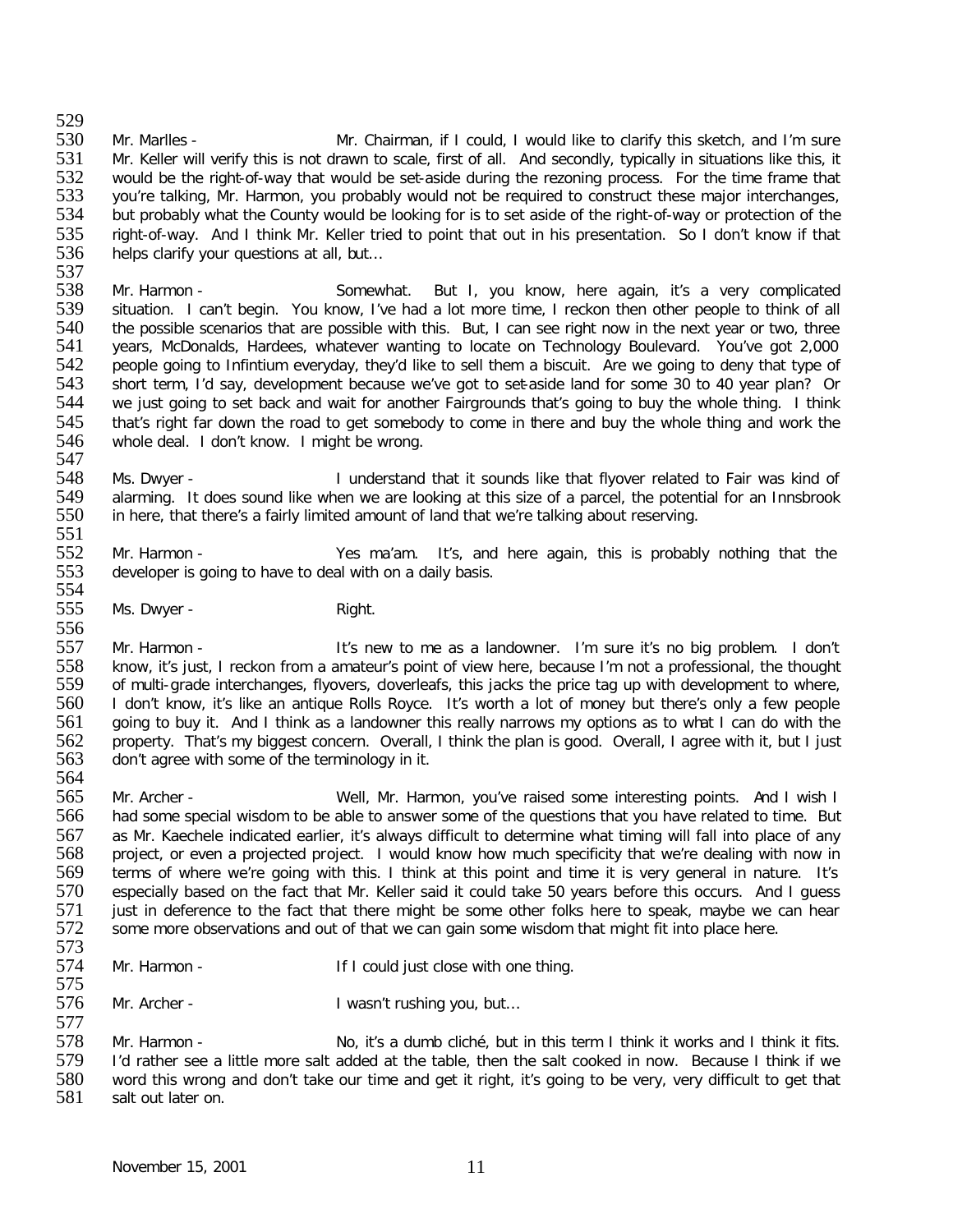582<br>583 583 Mr. Kaechele - The question of timing is really a valid question, because Innsbrook as<br>584 vou see it todav, and that's about 1100 acres. That took 20 vears to develop, although it was planned a you see it today, and that's about 1100 acres. That took 20 years to develop, although it was planned a 585 few years before that. And it's pretty full now, there's a little bit more room there. There's another<br>586 industrial park, West Creek, about three miles further west, and that's three times as big as Innsbrook. 586 industrial park, West Creek, about three miles further west, and that's three times as big as Innsbrook.<br>587 And that's just beginning although the highways are coming through. So this region has a lot of potential 587 And that's just beginning although the highways are coming through. So this region has a lot of potential 588 development, including Varina, and the timing is going to be a big question. I personally think it maybe 389 West Creek first and then the east end second. West Creek first and then the east end second.

- 590<br>591 591 Mr. Harmon - **Absolutely.** This is exactly the way I see it. People say, "Well, we've say, "Well, we've say, "Well, we've say, "Well, we've say, "Well, we've say, well, they are going 592 gone as far in Henrico as we can go; they've got to come east now." Well, they are not, they are going 593 on into Goochland. They're not coming east. on into Goochland. They're not coming east.
- 594<br>595 595 Mr. Kaechele - On the other hand Technology Park is a very attractive park, industrial<br>596 park, and if the economy kicks up again and the chip industry, I think you are going to see a lot of 596 park, and if the economy kicks up again and the chip industry, I think you are going to see a lot of 597 additions there, as well. additions there, as well.
- 598<br>599 Mr. Harmon - Right.
- 600
- 601 Mr. Kaechele But on the north side of, well 64 that's being changed. The north side of 602 Route 60 is a... Route 60 is  $a...$
- 603
- 604 Mr. Archer OK. Any other questions or comments for Mr. Harmon? I can certainly 605 thank you sir for your input and your comments.
- 606<br>607 Good evening. How are you doing? 608

609 Ms. Gatewood Stoneman - Good evening. I'm Gatewood Stoneman. I'm a grain farmer in eastern<br>610 Henrico. I'm also President of Henrico Farm Bureau. We have 3200 members and probably evenly 610 Henrico. I'm also President of Henrico Farm Bureau. We have 3200 members and probably evenly 611 divided between western Henrico and eastern Henrico. A lot of them are associate members who do not 612 farm. farm.

613<br>614 I thank you for the opportunity of attending the few meetings I was able to attend. As you know, my 615 grandson acted up at one of them, so I didn't come after that. But I'm just real concerned, I think we 616 need to plan for the future and I think everyone sitting up there understands why. I can talk about John<br>617 Rolfe Parkway and Ridgefield Parkway and some of those that you've had trouble getting the rights-of-Rolfe Parkway and Ridgefield Parkway and some of those that you've had trouble getting the rights-of-618 way for, but I just feel like that maybe we should have the plan in place if it ever comes to be that we<br>619 need it. I don't think that we're going to need it. You are talking 40/50 years. I would even go so far as heed it. I don't think that we're going to need it. You are talking 40/50 years. I would even go so far as 620 say 75 years, Mr. Kaechele, or leave it to that property over where Eddie Orange had his dairy farm,<br>621 that's all I know it as. In the early 60s they were talking about what they were going to put there. And 621 that's all I know it as. In the early 60s they were talking about what they were going to put there. And<br>622 there is nothing there, and I think it's going to be quite some time. I do not expect to see anything there 622 there is nothing there, and I think it's going to be quite some time. I do not expect to see anything there<br>623 in my lifetime. So, I don't see any harm in having this on paper, and surely we're not going to develop 623 in my lifetime. So, I don't see any harm in having this on paper, and surely we're not going to develop 624 so fast that, if necessary, we can't put this in. So, I don't think the whole thing should be written in 624 so fast that, if necessary, we can't put this in. So, I don't think the whole thing should be written in<br>625 concrete, because this is the way it's going to be. None of us knows how things are going to be down 625 concrete, because this is the way it's going to be. None of us knows how things are going to be down the road.

627<br>628 628 I personally think that Route 60 is one of the prettiest roads from Bottoms Bridge on up to Sandston. I<br>629 I traveled it a lot in the last month, and I don't see a lot of beauty in separated elevations, flyovers, traveled it a lot in the last month, and I don't see a lot of beauty in separated elevations, flyovers, 630 whatever you want to call them. I think we have a unique opportunity with the interchange there that 631 has just been put in place, and I realize why that had to be done. I don't think its particularly pretty and 631 has just been put in place, and I realize why that had to be done. I don't think its particularly pretty and<br>632 I certainly hate to see one a mile down the road. I think that we have a unique opportunity here, 632 I certainly hate to see one a mile down the road. I think that we have a unique opportunity here,<br>633 whether it is the Fair, whether it is a shopping center, or whatever. And I wish Mr. Harmon luck if he can 633 whether it is the Fair, whether it is a shopping center, or whatever. And I wish Mr. Harmon luck if he can<br>634 oet a strip shopping center on his property. I don't see it coming, as long as Eastgate Mall is setting up get a strip shopping center on his property. I don't see it coming, as long as Eastgate Mall is setting up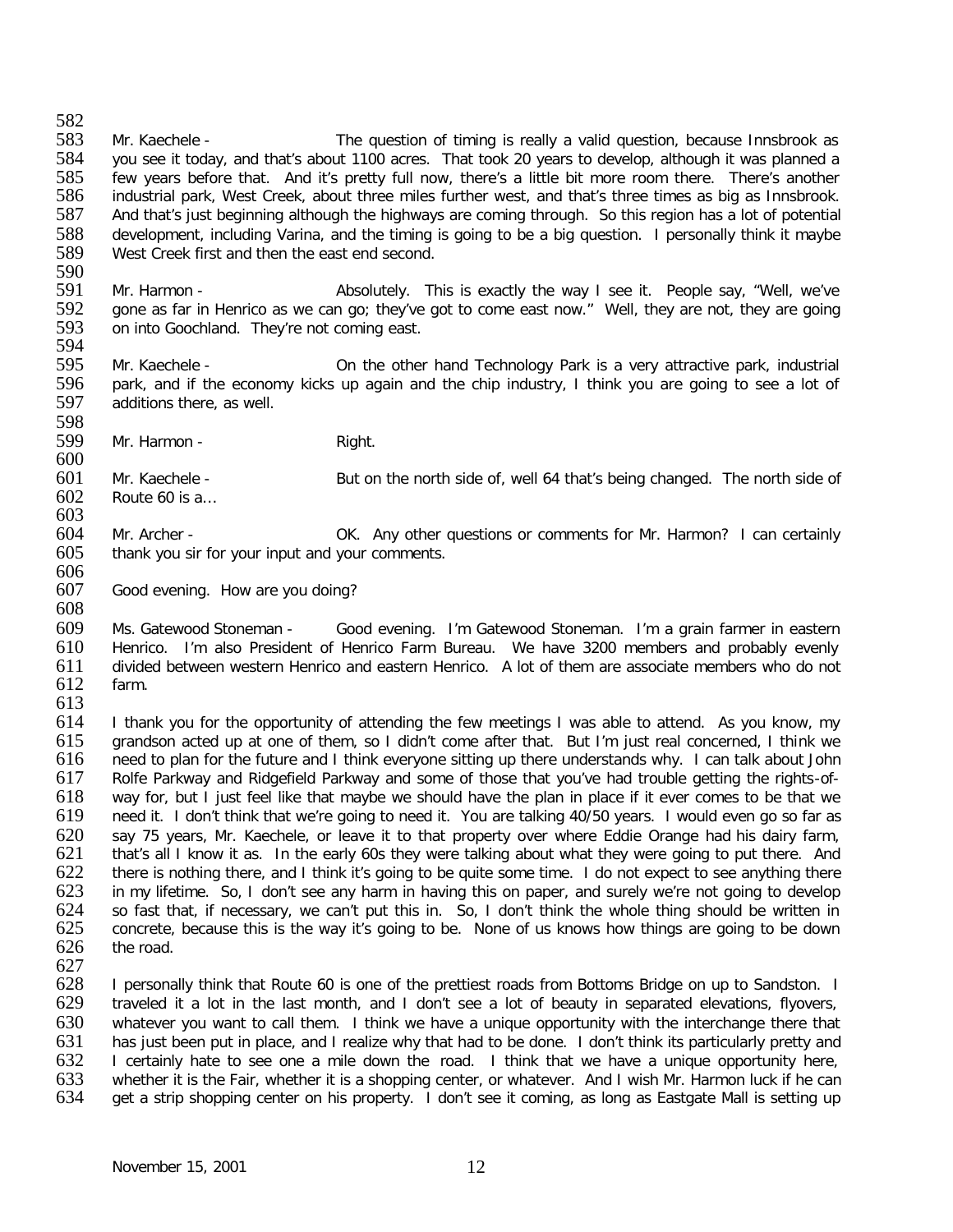635 there empty, an eyesore, but for the traffic coming from the Washington area west of Richmond, come<br>636 down and use the interchange there at Route 60 and 295, and go ahead and construct the interchange at 636 down and use the interchange there at Route 60 and 295, and go ahead and construct the interchange at 637 895 and have the traffic coming from Chesterfield and the south use that interchange, and have them 895 and have the traffic coming from Chesterfield and the south use that interchange, and have them 638 come down Memorial Drive and Technology Boulevard. The people who are coming to those areas can<br>639 drop off and then they just drive right across Route 60 into Mr. Harmon's property, and it would be no 639 drop off and then they just drive right across Route 60 into Mr. Harmon's property, and it would be no<br>640 reason to, for the people coming from that direction, to have to get from the right lane to the left lane in reason to, for the people coming from that direction, to have to get from the right lane to the left lane in 641 a short space. This gentleman said that there wasn't any plan for the interchange up there. I would like<br>642 to know what they are doing up there right now, because it's a tremendous amount of land disturbed 642 to know what they are doing up there right now, because it's a tremendous amount of land disturbed<br>643 along 295 pretty close to where 895 should come in. And it looks like an interchange, but that is a, I 643 along 295 pretty close to where 895 should come in. And it looks like an interchange, but that is a, I<br>644 think to go ahead and widen Memorial Drive and Technology Boulevard as is needed for whatever would 644 think to go ahead and widen Memorial Drive and Technology Boulevard as is needed for whatever would<br>645 be the best use of our dollars. We ought to be able to widen a lot of roads for what these flyovers and 645 be the best use of our dollars. We ought to be able to widen a lot of roads for what these flyovers and 646 whatever this right here would cost to develop. I would like to say, we were talking about what they 646 whatever this right here would cost to develop. I would like to say, we were talking about what they<br>647 would do with Mr. Harmon's property, and I don't think there's anybody up there that doesn't know that would do with Mr. Harmon's property, and I don't think there's anybody up there that doesn't know that 648 I'm in of favor of the Fair being down there. I have little or no hope of it being there, as I speak to you<br>649 tonight. But if they cannot get this sewer easement, being a non-profit organization, how in the world is 649 tonight. But if they cannot get this sewer easement, being a non-profit organization, how in the world is<br>650 anybody going to get them for Mr. Harmon's property? It sounds to me that a non-profit organization anybody going to get them for Mr. Harmon's property? It sounds to me that a non-profit organization 651 should be able to get it easier than a private citizen.

652<br>653 653 I think that the, I didn't get to the Supervisor's Meeting on Tuesday night, but the previous ones they<br>654 were talking about signage. And I would just drop this in. I think that probably the signage in the were talking about signage. And I would just drop this in. I think that probably the signage in the 655 County should be addressed. I don't really, I think that these really high signs of the... is that, make<br>656 things look not quite so nice, and so I don't know where I would lower them to, but the ones that are at 656 things look not quite so nice, and so I don't know where I would lower them to, but the ones that are at 657 a lot of gas stations and automobile dealerships are way up in the air. If they were brought down and a lot of gas stations and automobile dealerships are way up in the air. If they were brought down and 658 were more in line with what everything, everybody else's is, I think that our communities would look a 659 whole lot better and probably so far as signs are concerned, they ought to be required to be kept reasonably painted, or else they need to take them down. I think that is part of the problem there in 661 Sandston now. And I would be glad to answer any questions. I thank you for your time.

- 662<br>663
- 663 Mr. Archer Thank you, Ms. Stoneman. Are there questions? Is there someone else who cares to speak? who cares to speak?
- 

665<br>666 Mr. Michael McQuade - Good evening. My name is Michael McQuade and I own some land on 667 LaFrance and 295. And I would like to say that there has been some good discussion this evening and if 668 some of these flyovers and cloverleafs do need to be reserved, I, of course, think that the various 669 landowners should be compensated justly for that, if the County deems that it's in the best interest of the<br>670 plan for those to be reserved. I have been through the condemnation proceedings in this State and it's a 670 plan for those to be reserved. I have been through the condemnation proceedings in this State and it's a<br>671 very difficult process, and I've not be very satisfied. And I would just say that if that has to occur here, 671 very difficult process, and I've not be very satisfied. And I would just say that if that has to occur here,<br>672 which I'm sure it will, the people need just compensation for that and not railroaded. which I'm sure it will, the people need just compensation for that and not railroaded.

673<br>674

674 Also I'd like to say that the County has a unique opportunity here and I think they should grasped upon<br>675 it, that there is a real jewel here. There's not that many areas where all these roads come together it, that there is a real jewel here. There's not that many areas where all these roads come together 676 where there is not a whole lot of development. The business cycle is down right now, but in three or 677 four years it may be booming, and this is a plum that may be good for all of Henrico County as far as the four years it may be booming, and this is a plum that may be good for all of Henrico County as far as the 678 tax base. Not just the landowners that are impacted by possible land use, but all the folks that may work<br>679 here and live here. It's a major asset of the County and I'm glad that the County recognizes it and it's 679 here and live here. It's a major asset of the County and I'm glad that the County recognizes it and it's 680 spending so much time on it and is giving so much thought to it. I'm sure there's particulars that this 680 spending so much time on it and is giving so much thought to it. I'm sure there's particulars that this 681 person or that person may not really like, but there is a need to move forward with it in a broad sense 681 person or that person may not really like, but there is a need to move forward with it in a broad sense<br>682 with some possible fine-tuning going along as you go. And I would like to think that the County will try with some possible fine-tuning going along as you go. And I would like to think that the County will try 683 to deal fairly with the land reserve issues and stuff. Although my land is not particularly impacted by that<br>684 situation, it's easy for me to give away someone else's land. But if it was my land, I'd have a totally 684 situation, it's easy for me to give away someone else's land. But if it was my land, I'd have a totally 685 different, vou know, attitude towards it. So, if that land needs to be reserved for the public good, then I 685 different, you know, attitude towards it. So, if that land needs to be reserved for the public good, then I<br>686 iust say, you know, try to deal fairly with those people that are impacted with that. And, you know, I just say, you know, try to deal fairly with those people that are impacted with that. And, you know, I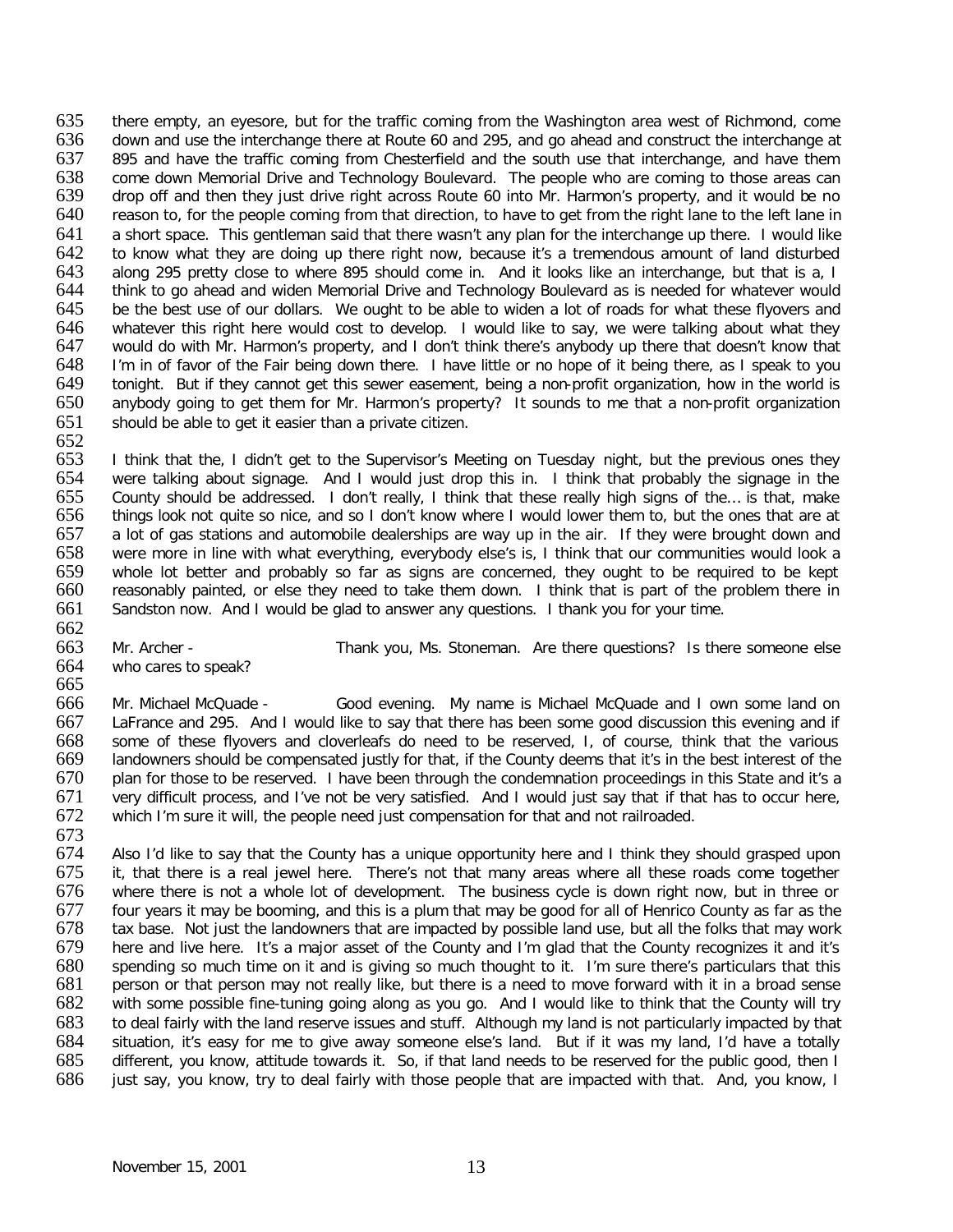687 think you are doing a good job to make an asset for the rest of the County too, as far as job base and 688 tax base and that sort of thing. Thank you. tax base and that sort of thing. Thank you. 689 690 Mr. Archer - Thank you, sir. Is there anyone else? We had hoped to hold this 691 hearing to possibly an hour, so we have a few minutes left if there is someone else who would like to 691 hearing to possibly an hour, so we have a few minutes left if there is someone else who would like to 692 comment? Mr. Secretary, what action are we expected to take on this tonight? comment? Mr. Secretary, what action are we expected to take on this tonight? 693<br>694 694 Mr. Marlles - Well, the Commission can recommend the Amendment to the Board of 695 Supervisors. There are also other actions that the Commission could take. We could recommend 695 Supervisors. There are also other actions that the Commission could take. We could recommend 696 deferral, or vou can recommend denial. deferral, or you can recommend denial. 697<br>698 698 Mr. Archer - I asked that because, you know, we are still dealing with the issue of time here, especially in light of the first speaker. We are talking about a plan that may come to fruition 699 time here, especially in light of the first speaker. We are talking about a plan that may come to fruition<br>60 50 years from now. I don't know if we are in that big a rush to go forward with this. But I thought I 700 50 years from now. I don't know if we are in that big a rush to go forward with this. But I thought I<br>701 would leave that to Mr. Jernigan to talk about where you think we ought to go with it tonight. would leave that to Mr. Jernigan to talk about where you think we ought to go with it tonight. 702<br>703 Mr. Jernigan - Thank you, Mr. Chairman. Well, I... 704 705 Mr. Archer - The reasons I think that they can be tweaked, but at the same time it is 706 not something we want to drag on forever, either. not something we want to drag on forever, either. 707 TOS Mr. Jernigan - Well, I'm not going to drag this out. I've discussed with staff this week<br>
709 and I've meet with Mr. Priestas, Mr. Foster, and Mr. Eure about the terminology on the cloverleafs being 709 and I've meet with Mr. Priestas, Mr. Foster, and Mr. Eure about the terminology on the cloverleafs being<br>710 at these intersections, and I expressed to them at that time that I thought we should change that. at these intersections, and I expressed to them at that time that I thought we should change that, 711 because we didn't want to scare off a developer coming in, in the next few years. I do feel this is a good<br>712 plan and for the distant future it's great, but not for the immediate future, we needed to make those 712 plan and for the distant future it's great, but not for the immediate future, we needed to make those<br>713 changes. So, I'm against the split grade interchanges as far as going in now and I expressed that with changes. So, I'm against the split grade interchanges as far as going in now and I expressed that with 714 staff, and they're drawing up now some new terminology for page three. So, what I would like to do<br>715 tonight is defer this for 30 days, give the department heads time to run this by the legal staff and get the 715 tonight is defer this for 30 days, give the department heads time to run this by the legal staff and get the<br>716 changes made and we will vote on it next month. changes made and we will vote on it next month. 717<br>718 Mr. Vanarsdall - The Muslim of that is your motion, I'll second it. 719 Mr. Jernigan - That's my motion. 721 722 Mr. Archer - Motion made by Mr. Jernigan, seconded by Mr. Vanarsdall to defer for 30<br>723 days, was it. days, was it. 724  $725$  Mr. Jernigan - Yes, to December  $13<sup>th</sup>$ . 726<br>727 Mr. Vanarsdall -  $December 13<sup>th</sup>$ . 728 Mr. Archer -  $\cdot$  December 13<sup>th</sup>. All those in favor of the motion say aye—all those 730 opposed by saving nay. The aves have it. The deferral is granted. The vote was 5-0. Mr. Kaechele 730 opposed by saying nay. The ayes have it. The deferral is granted. The vote was 5-0. Mr. Kaechele<br>731 abstained. abstained. 732 733 At the request of the Planning Commission, the Williamsburg Road/Technology Boulevard Corridor Study<br>734 was deferred to its meeting on December 13, 2001. was deferred to its meeting on December 13, 2001. 735 736 Mr. Archer - Again, we would like to thank staff for preparing all of this information<br>737 and all you folks who came out to speak to us. We appreciate your being here and we appreciate your 737 and all you folks who came out to speak to us. We appreciate your being here and we appreciate your 738 input. Thank you so much. input. Thank you so much. 739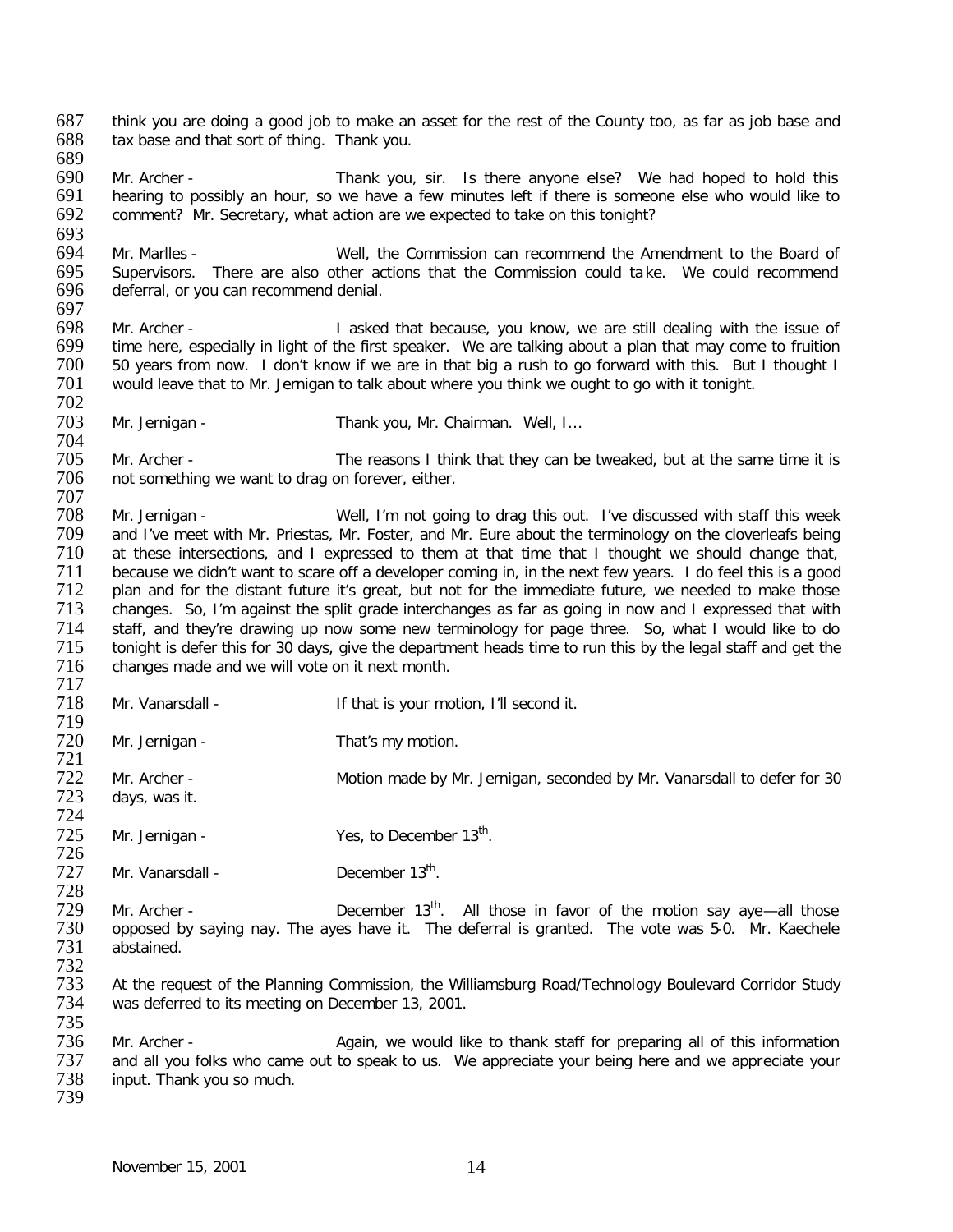740 Mr. Archer - OK, Mr. Secretary we're not too bad in getting started with the agenda. 741 Mr. Marlles - **CK, Mr. Chairman, we are on the 7:00 p.m. agenda.** Again, the next 743 item is request for Withdrawals and Deferrals and those will be reviewed by Mr. Bittner. Good evening 744 again, Mr. Bittner. again, Mr. Bittner. 745 746 Mr. Bittner - I'm sorry, Mr. Chairman, are you ready to do the deferrals? 747 Mr. Archer - Yes. 749 750 Mr. Bittner - **All right.** Excuse me for that. Deferrals begin; well pretty much every 751 case tonight is deferred. They begin on page 1 of your agenda, in the Brookland District. case tonight is deferred. They begin on page 1 of your agenda, in the Brookland District. 752 753 **C-59-01 Robert B. Wilton:** Robert B. Wilton: Request to rezone from R-3 One 754 Family Residence District to M-1 Light Industrial District, part of Parcel 61-A-68, containing 1.15 acres,<br>755 Iocated on the east line of Old Staples Mill Road approximately 450 feet north of Staples Mill Road (U. S. located on the east line of Old Staples Mill Road approximately 450 feet north of Staples Mill Road (U. S. 756 Route 33). A mini storage warehouse and office are proposed. The use will be controlled by zoning 757 requisitions. The Land Use Plan recommends Light Industry. regulations. The Land Use Plan recommends Light Industry. 758 Deferral is requested for two months to the January 2002 Meeting. 760 761 Mr. Archer - All right. Is there anyone here opposed to the deferment of P-59-01 to 762 the January Meeting? No opposition. Mr. Vanarsdall. 763 764 Mr. Vanarsdall - I'd like to ask Tom Coleman a question. 765<br>766 766 Mr. Archer - OK. 767<br>768 Mr. Vanarsdall - Tom, do you know why he wanted two months rather than one? 769 Mr. Coleman - Think he indicated that the December meeting might be a problem for 771 him. 772 Mr. Vanarsdall - OK. 774 Mr. Archer - What is the January date? Does anyone know? 776 Ms. Dwyer - The  $10^{th}$ . 778 Mr. Archer - The 10<sup>th</sup>, OK. All right, Mr. Vanarsdall. 780 781 Mr. Vanarsdall - Mr. Chairman, I move C-59-01, Robert B. Wilton, be deferred to January<br>782 10. 2002 at the applicant's request. 10, 2002 at the applicant's request. 783 Ms. Dwyer - Second. 785 786 Mr. Archer - **Motion made by Mr. Vanarsdall, seconded by Mrs. Dwyer. All those in**<br>787 favor of the motion say aye—all those opposed by saying nay. The ayes haye it. The deferral is granted. favor of the motion say aye—all those opposed by saying nay. The ayes have it. The deferral is granted. 788 The vote was 5-0, Mr. Kaechele abstained. 789 790 At the request of the applicant, the Planning Commission deferred Case C-59-01, Robert B. Wilton, to it's 791 meeting on January 10, 2002. meeting on January 10, 2002. 792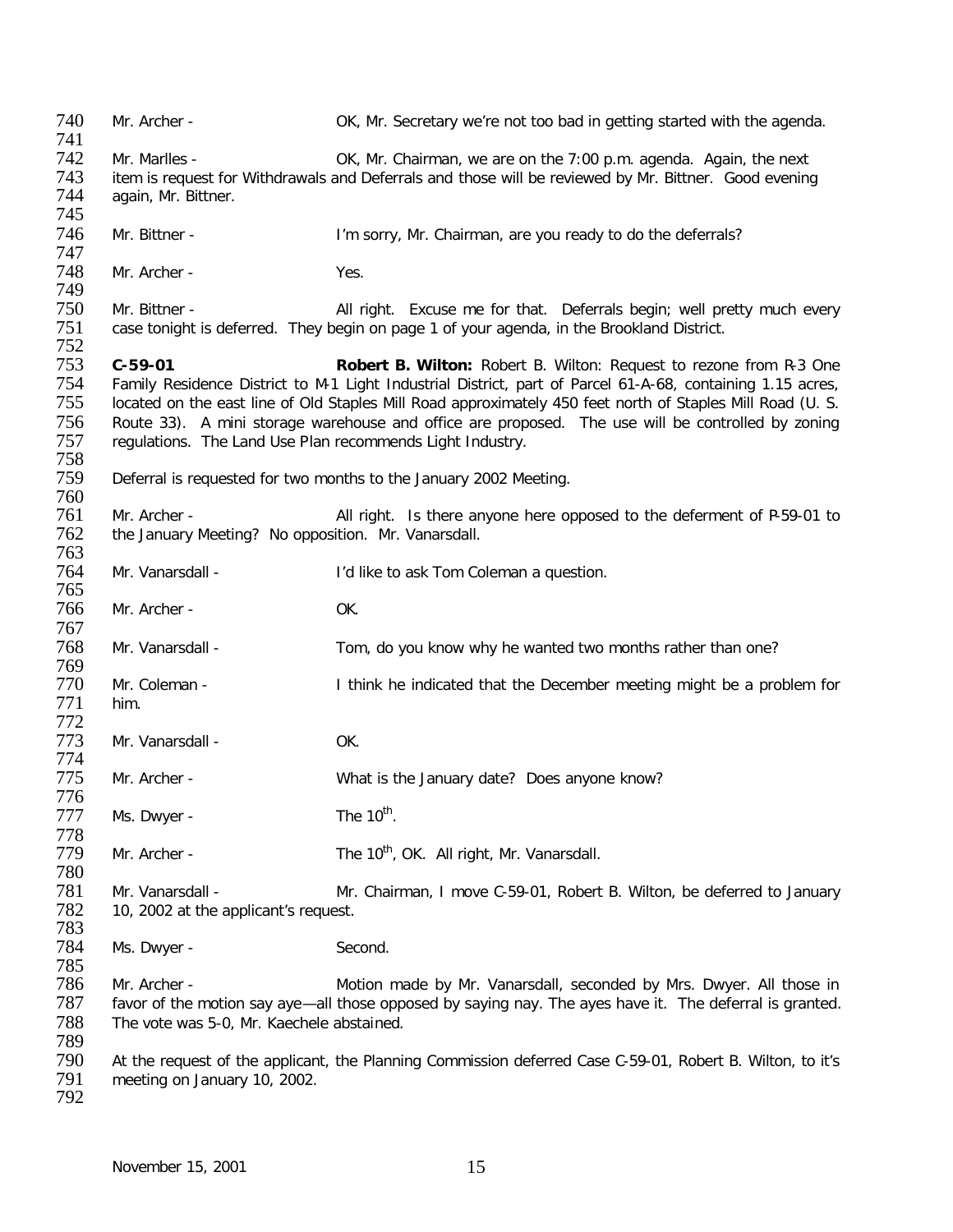793 Mr. Bittner - Our next deferral actually came in today. It is not on the list in front of vour. It is in the Fairfield District. your. It is in the Fairfield District.

795<br>796 796 **C-61C-01 Robert M. Atack**: Request to conditionally rezone from A-1 Agricultural 797 District to RTHC Residential Townhouse District (Conditional), Parcel 32-A-8N and 9, containing 7.9 acres,<br>798 Iocated at the southeast intersection of Woodman Road and Mountain Road. Residential townhouses for 798 located at the southeast intersection of Woodman Road and Mountain Road. Residential townhouses for<br>799 sale are proposed. The densities in the RTH District cannot exceed nine (9) units per acre. The Land 799 sale are proposed. The densities in the RTH District cannot exceed nine (9) units per acre. The Land Use Plan recommends Office.

- $\frac{801}{802}$ The applicant has requested, is it one month, Lee?
- 803 Mr. Householder - **One month deferral.**

805<br>806 Mr. Bittner - Cone month deferral to December 13, 2001.

 $\frac{807}{808}$ Mr. Archer -  $\blacksquare$  Is there anyone here opposed to this deferral to the December 13<sup>th</sup> 809 meeting? All right. Then I move deferral of C-61C-01 to the December 13, 2001 meeting at the 810 applicant's request. applicant's request.

- $\frac{811}{812}$ Mr. Vanarsdall - Second.
- $\frac{813}{814}$ 814 Mr. Archer - Motion by Archer and seconded by Mr. Vanarsdall. All those in favor of 815 the motion say aye—all those opposed by saying nay. The ayes have it. The motion is granted. The vote the motion say aye—all those opposed by saying nay. The ayes have it. The motion is granted. The vote 816 is 5-0. Mr. Kaechele abstained.
- $\frac{817}{818}$ 818 At the request of the applicant, the Planning Commission deferred Case G61C-01 to its meeting on 819 December 13, 2001. December 13, 2001.
- 820 Mr. Bittner - Cur next deferral request is the next case on the agenda.

822<br>823 823 **C-62C-01 Darrell Hicks for Southside Investments:** Request to amend 824 proffered conditions accepted with rezoning case C-129C-88, on Parcel 129-A-59, containing 6.13 acres, 825 located at 1301 N. Laburnum Ave at the northeast intersection of N. Laburnum Ave and Creighton Road. 825 located at 1301 N. Laburnum Ave at the northeast intersection of N. Laburnum Ave and Creighton Road.<br>826 The property is zoned B3C, Business District (Conditional) and O-2C, Office District (Conditional). The 826 The property is zoned B3C, Business District (Conditional) and O-2C, Office District (Conditional). The 827 amendment is related to building materials, building design, and permitted uses. The Land Use Plan 827 amendment is related to building materials, building design, and permitted uses. The Land Use Plan 828 recommends Office. The site is also in the Airport Safety Overlay District. recommends Office. The site is also in the Airport Safety Overlay District.

- 829<br>830 This request is for two months to the January 10, 2002 Meeting.
- 831<br>832 832 Mr. Archer - OK. Is there opposition to this deferment? OK, seeing none, I move deferral of C-62C-01 to the January 10, 2002 Meeting at the applicant's request. deferral of C-62C-01 to the January 10, 2002 Meeting at the applicant's request.
- 834<br>835 Mr. Jernigan - Second.
- 836<br>837 837 Mr. Archer - Motion by Archer and seconded by Mr. Jernigan. All those in favor of the 838 motion say ave - all those opposed by saying nay. The aves have it. The deferral is granted. The vote is 838 motion say aye—all those opposed by saying nay. The ayes have it. The deferral is granted. The vote is 839 5-0. Mr. Kaechele abstained. 5-0. Mr. Kaechele abstained. 840
- 841 At the request of the applicant, the Planning Commission deferred Case G62C-01 to its meeting on 842 January 10, 2002. January 10, 2002.
- 843<br>844 844 Mr. Bittner - Same Cour next deferral is in the Varina District, starting on page 2 of your verses agenda. agenda.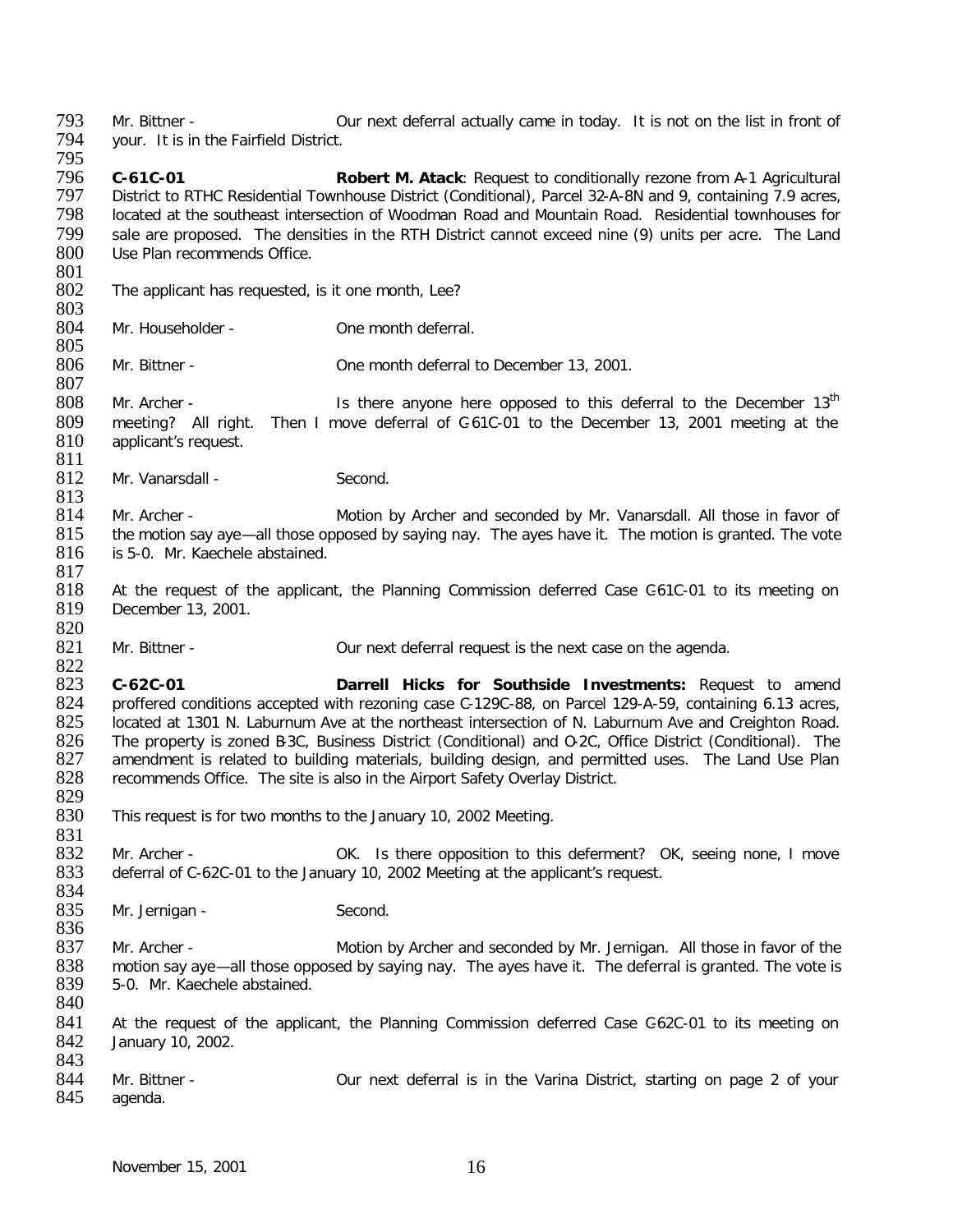846<br>847 847 **C-58C-01 Andrew M. Condlin for Martin J. Bannister/Luke O. Bannister, Sr.:** Request to amend proffered conditions accepted with rezoning case C-74C-98, on part of Parcel 140-849 A-45, containing approximately 7.77 acres, located on the east line of Creighton Road approximately<br>850 1,600 feet northeast of Caddie Lane. The amendment is related to Proffer 9, home frontage on 850 1,600 feet northeast of Caddie Lane. The amendment is related to Proffer 9, home frontage on 851 Creighton Road and landscape buffers; and Proffer 11, dedicating property for Concept Road 140-1. The Creighton Road and landscape buffers; and Proffer 11, dedicating property for Concept Road 140-1. The 852 Land Use Plan recommends Suburban Residential 1, 1.0 to 2.4 units net density per acre, and 853 Environmental Protection Area. Part of the site is also in the Airport Safety Overlay District. Environmental Protection Area. Part of the site is also in the Airport Safety Overlay District. 854<br>855 The request is for one month to December 13, 2001. 856<br>857 857 Mr. Archer - Same Corporsition to this deferment, C-58C-01? No opposition, Mr.<br>858 Dernigan. Jernigan. 859<br>860 Mr. Jernigan - The Mr. Chairman, this is going to be a deferral by Henrico County, an 861 Administrative deferral, to December 13<sup>th</sup> at no cost to the applicant. I don't think we have to vote on 862 that, do we? 863 864 Mr. Archer - Yes, we do. 865 866 Mr. Jernigan - Then I make a motion we defer it. Administrative deferral to December 867 13<sup>th</sup>.  $13<sup>th</sup>$ . 868 869 Mr. Vanarsdall - Second. 870<br>871 871 Mr. Archer - Motion by Mr. Jernigan and seconded by Mr. Vanarsdall. All those in 1872 favor of the motion say aye—all those opposed by saying nay. The ayes have it. The motion is carried. favor of the motion say aye—all those opposed by saying nay. The ayes have it. The motion is carried. 873 The vote is 5-0. Mr. Kaechele abstained. 874<br>875 875 The Planning Commission deferred Case C-58C-01, Andrew M. Condlin for Martin J. Bannister/Luke O.<br>876 Bannister, Sr. to its meeting on December 13, 2001. Bannister, Sr. to its meeting on December 13, 2001. 877 Mr. Bittner - The next deferral request is Case P-19-01. 879 880 **P-19-01 Wes Blatter for VoiceStream Wireless:** Request for a provisional use<br>881 permit under Sections 24-95(a) and 24-122.1 of Chapter 24 of the County Code in order to construct and 881 permit under Sections 24-95(a) and 24-122.1 of Chapter 24 of the County Code in order to construct and<br>882 operate a 165' telecommunications tower and related equipment on part of Parcel 191-A-17, containing 882 operate a 165' telecommunications tower and related equipment on part of Parcel 191-A-17, containing 883 10,000 square feet (0.223 acre) located at 6535 Barksdale Road approximately 800 feet north of 884 Kukymuth Road. The existing zoning is A1 Agricultural District. The Land Use Plan recommends<br>885 Suburban Residential 1, 1.0 to 2.4 units net density per acre. Suburban Residential 1, 1.0 to 2.4 units net density per acre. 886<br>887 This request is for one month to the December 13, 2001 Meeting. 888 889 Mr. Archer - OK. Is there opposition to P-19-01 being deferred? No opposition, Mr. 890 Jernigan. Jernigan. 891<br>892 Mr. Jernigan - Mr. Chairman, I make a motion to defer P19-01 to December  $13<sup>th</sup>$  893 meeting by request of the applicant. meeting by request of the applicant. 894<br>895 Mr. Taylor - Second. 896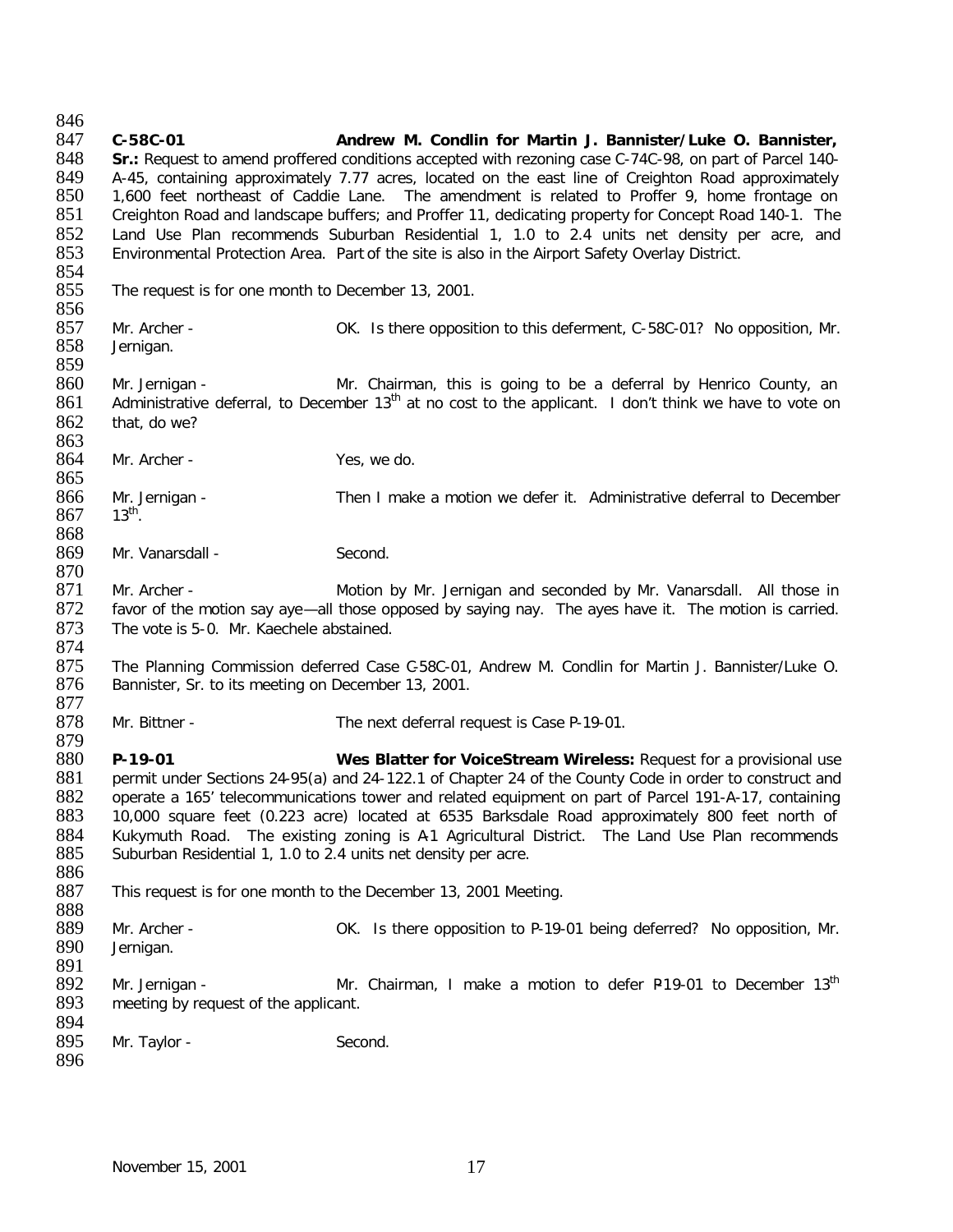897 Mr. Archer - Motion by Mr. Jernigan and seconded by Mr. Taylor. All those in favor of 898 the motion say ave-all those opposed by saving nay. The aves have it. The motion is granted. The vote 898 the motion say aye—all those opposed by saying nay. The ayes have it. The motion is granted. The vote 899 is 5-0. Mr. Kaechele abstained. is 5-0. Mr. Kaechele abstained. 900<br>901 901 At the applicant's request, the Planning Commission deferred Case P-19-01, Wes Blatter for VoiceStream<br>902 Wireless, to it's meeting on December 13, 2001. Wireless, to it's meeting on December 13, 2001. 903<br>904 Mr. Bittner - Cur last deferral request is the next case, C-64C-01. 905<br>906 906 **C-64C-01 Richard T. Minter for CDGS Development Company, LLC**: Request 907 to conditionally rezone from A-1 Agricultural District to R-2C One Family Residence District (Conditional),<br>908 Parcels 149-A-46 and 54, containing 27.7 acres, located at 445 and 505 Hanover Road approximately 700 908 Parcels 149-A-46 and 54, containing 27.7 acres, located at 445 and 505 Hanover Road approximately 700<br>909 feet south of Rose Ann Lane and 900 feet north of Graves Road. A single-family residential subdivision is 909 feet south of Rose Ann Lane and 900 feet north of Graves Road. A single-family residential subdivision is<br>910 proposed. The R2 District allows a minimum lot size of 18.000 square feet. The Land Use Plan 910 proposed. The R-2 District allows a minimum lot size of 18,000 square feet. The Land Use Plan<br>911 recommends Suburban Residential 1, 1.0 to 2.4 units net density per acre, and Environmental Protection 911 recommends Suburban Residential 1, 1.0 to 2.4 units net density per acre, and Environmental Protection<br>912 Area. The site is also in the Airport Safety Overlay District. Area. The site is also in the Airport Safety Overlay District. 913<br>914 This request is for one month, to the December 13, 2001 Meeting. 915<br>916 916 Mr. Archer - OK. Is there opposition to the deferment of C-64C-01? No opposition, 917 Mr. Jernigan. Mr. Jernigan. 918<br>919 919 Mr. Jernigan - Mr. Chairman, I make a motion to defer zoning case C-64C-01 to 920 December 13<sup>th</sup> by request of the applicant. December  $13<sup>th</sup>$  by request of the applicant. 921<br>922 Mr. Vanarsdall - Second. 923<br>924 924 Mr. Archer - **Motion by Mr. Jernigan and seconded by Mr. Vanarsdall.** All those in 925 favor of the motion say ave —all those opposed by saving nay. The aves have it. The motion is granted. 925 favor of the motion say aye—all those opposed by saying nay. The ayes have it. The motion is granted.<br>926 The vote is 5-0. Mr. Kaechele abstained. The vote is 5-0. Mr. Kaechele abstained. 927<br>928 928 At the applicant's request, the Planning Commission deferred Case C-64C-01, Richard T. Minter for CDGS<br>929 Development Company. LLC, to it's meeting on December 13, 2001. Development Company, LLC, to it's meeting on December 13, 2001. 930<br>931 Mr. Bittner - That concludes our deferral request for tonight. 932<br>933 Ms. Dwyer - What did you do to everybody this month, Mark? 934 935 Mr. Bitter - I gave them the night off. 936<br>937 937 Mr. Archer - Thank you, Mr. Bittner. All right, Mr. Secretary do we have anything to 938 hear? hear? 939<br>940 Mr. Bittner - We also have an expedited case. 941<br>942 Mr. Archer - Good. 943<br>944 Mr. Marlles - Why don't you review the expedited case? 945<br>946 Mr. Archer - Why not. 947<br>948 948 Mr. Bittner - It is on page two of your agenda in the Three Chopt District, Case C-<br>949 63C-01. 63C-01.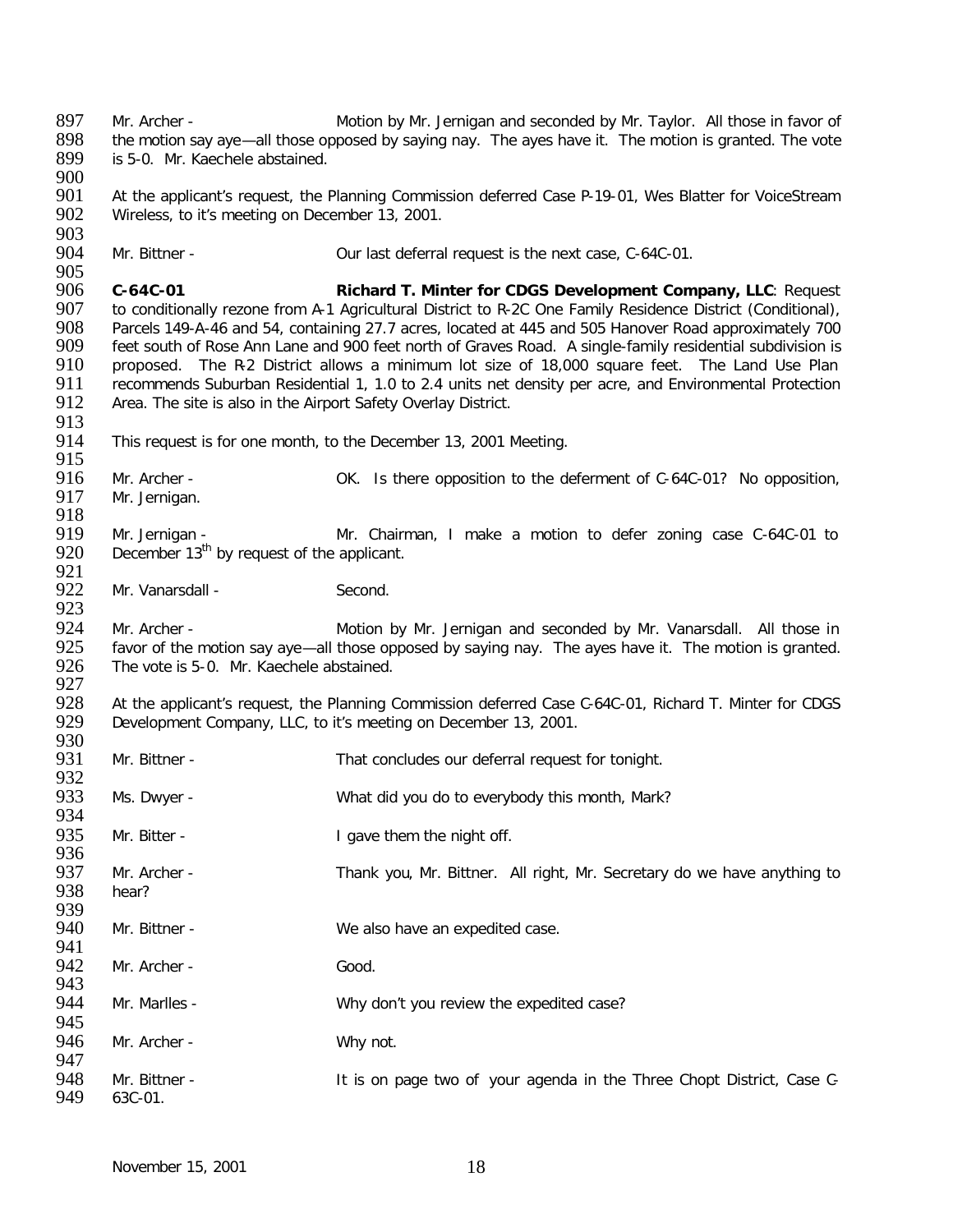950<br>951 951 **C-63C-01 Foster & Miller, P.C. for Highwoods Properties, Inc.:** Request to amend proffered conditions accepted with rezoning case C-10C-84, on part of Parcel 37-2-E-1C, 953 containing 4.648 acres, located at the northeast intersection of Sadler Road and Innslake Drive. The 954 property is zoned 0-3C, Office District (Conditional). The amendment is related to site coverage ratios. 954 property is zoned O-3C, Office District (Conditional). The amendment is related to site coverage ratios.<br>955 The Land Use Plan recommends Office. The Land Use Plan recommends Office. 956<br>957 957 Mr. Archer - Same Is there anyone here who is opposed to this case? No opposition. Mr. 958 Taylor. Taylor. 959<br>960 Mr. Taylor: I move approval of Case C-63C-01. 961<br>962 Ms. Vanarsdall - Second. 963<br>964 964 Mr. Archer - Motion by Mr. Taylor and seconded by Mr. Vanarsdall. All in favor of the 965 motion say aye —all those opposed by saying nay. The ayes have it. Request for approval is granted. The motion say aye —all those opposed by saying nay. The ayes have it. Request for approval is granted. The 966 vote is 5-0. Mr. Kaechele abstained. 967<br>968 968 REASON: Acting on a motion by Mr. Taylor, seconded by Mr. Vanarsdall, the Planning Commission voted 969 5-0<br>969 5-0 (one abstention) to recommend that the Board of Supervisors **grant** the request because the change 969 5-0 (one abstention) to recommend that the Board of Supervisors **grant** the request because the change<br>970 does not greatly reduce the original intended purposes of the proffers. does not greatly reduce the original intended purposes of the proffers. 971<br>972 Mr. Bittner - That concludes expedited cases. 973<br>974 974 Mr. Vanarsdall - I see Mr. Ayers in the audience and I think he ought to have some kind<br>975 of trophy or something tonight, being the only case in the house. of trophy or something tonight, being the only case in the house. 976<br>977 Mr. Archer - CK. Mr. Secretary, we will hear this case. 978<br>979 Mr. Marlles - Mr. Chairman, the next case is in the Three Chopt District. 980<br>981 981 **P-18-01 Glenn E. Ayers for Tuckahoe-Richmond Lodge #1163, Loyal** 982 **Order of Moose, Inc.:** Request to amend conditions accepted with provisional use permit P-6-90 under 983 Sections 24.51.1 and 24-122.1 of Chapter 24 of the County Code on Parcel 48-A-19, containing 3.86 983 Sections 24.51.1 and 24-122.1 of Chapter 24 of the County Code on Parcel 48-A-19, containing 3.86 984 acres, located at 4366 Springfield Road approximately 265 feet south of Gaskins Road. The amendments 985 are related to site improvements, outdoor activities, hours of operation, and permitted uses. The existing 985 are related to site improvements, outdoor activities, hours of operation, and permitted uses. The existing<br>986 zoning is A-1 Agricultural District. The Land Use Plan recommends Multi-Family. 6.8 to 19.8 units net 986 zoning is A-1 Agricultural District. The Land Use Plan recommends Multi-Family, 6.8 to 19.8 units net 987 density per acre. density per acre. 988<br>989 The staff report will be given by Mr. Mark Bittner. 990<br>991 Mr. Archer - All right. Is there opposition present to P-18-01? Mr. Bittner. 992<br>993 993 Mr. Bittner - Thank you again, Mr. Archer. The applicant seeks to amend several<br>994 conditions of a Provisional Use Permit (P-6-90) regulating the use of the Tuckahoe Moose Lodge located 994 conditions of a Provisional Use Permit (P-6-90) regulating the use of the Tuckahoe Moose Lodge located<br>995 at 4366 Springfield Road. The proposed amendments would allow outside activities, a children's play 995 at 4366 Springfield Road. The proposed amendments would allow outside activities, a children's play<br>996 area and increased hours of operation. These uses are all currently prohibited by P-6-90. area and increased hours of operation. These uses are all currently prohibited by P-6-90. 997 998 This application also originally included a request to allow bingo games on this site. Staff did not support 999 this request and the applicant has stated that they no longer wish to include bingo games with this 999 this request and the applicant has stated that they no longer wish to include bingo games with this 1000 application. Staff supports the removal of bingo from this permit application. application. Staff supports the removal of bingo from this permit application. 1001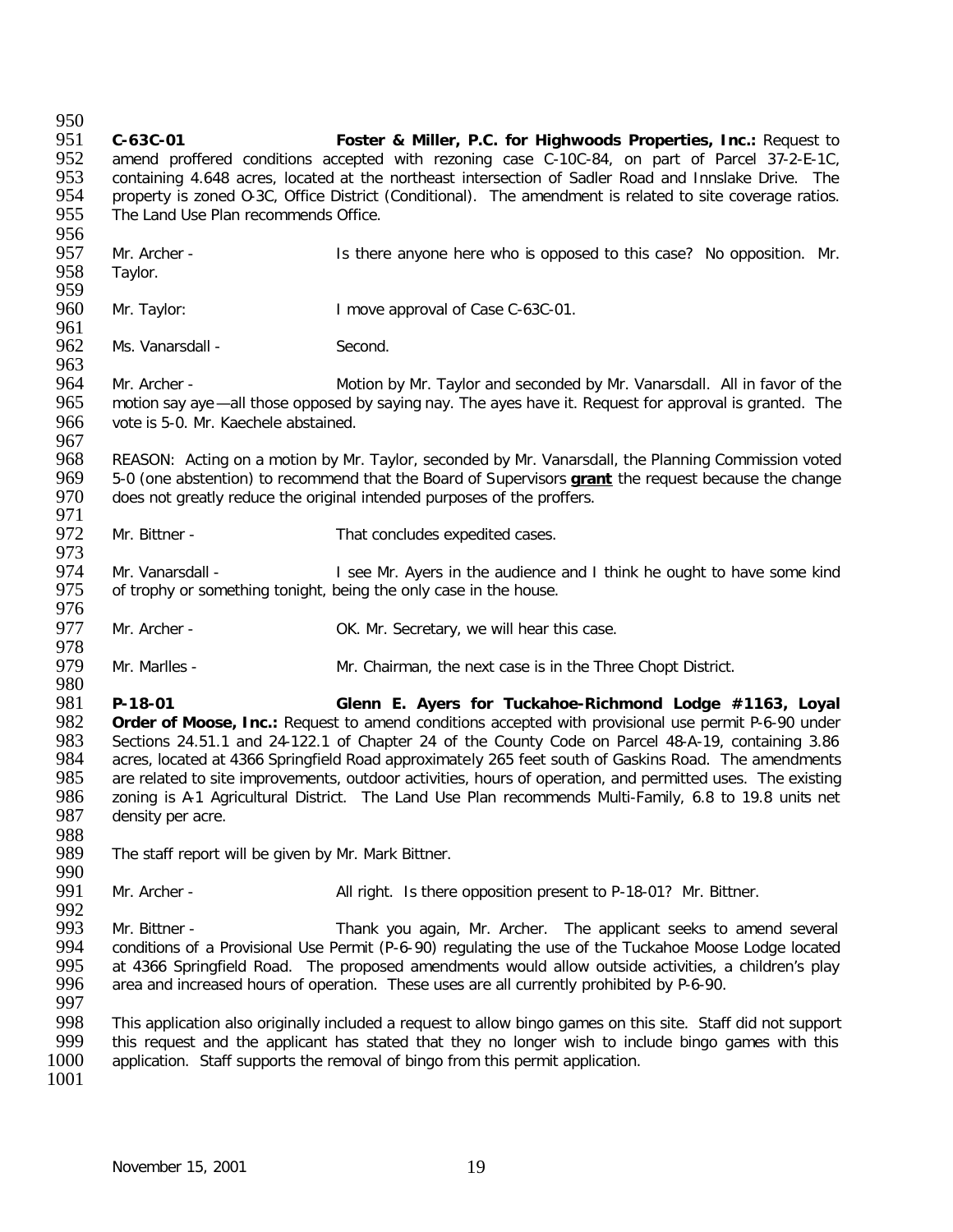1002 Staff does not object to the request for outside activities, a children's play area, or increased hours of<br>1003 operation provided that the proper conditions regulating their use are adopted. Staff's recommended 1003 operation provided that the proper conditions regulating their use are adopted. Staff's recommended 1004 conditions are listed in the staff report. These conditions include a recommendation that outside 1004 conditions are listed in the staff report. These conditions include a recommendation that outside 1005 activities end at 8:00 p.m. The applicant had requested that this time be extended to 9:30 p.m. Staff 1005 activities end at 8:00 p.m. The applicant had requested that this time be extended to 9:30 p.m. Staff 10<br>1006 ald not support this extension. Staff and the applicant have agreed upon compromise language that 1006 did not support this extension. Sta ff and the applicant have agreed upon compromise language that 1007 would require outside activities to end at dusk instead of 8:00 p.m. This would be consistent with the 1007 would require outside activities to end at dusk instead of 8:00 p.m. This would be consistent with the 1008 closing time for County parks. The recommended language for condition 10 has been changed to reflect 1008 closing time for County parks. The recommended language for condition 10 has been changed to reflect 1009 this. And we have passed out that recommended condition to you tonight. With the wording of the PUP 1009 this. And we have passed out that recommended condition to you tonight. With the wording of the PUP 1010 conditions recommended in the staff report and the change to condition 10, the Moose Lodge would 1010 conditions recommended in the staff report and the change to condition 10, the Moose Lodge would 1011 essentially be allowed to operate the same as clubhouses in the surrounding apartment neighborhoods. 1011 essentially be allowed to operate the same as clubhouses in the surrounding apartment neighborhoods.<br>1012 1t would allow limited gathering opportunities for Lodge members, similar to what clubhouses offer 1012 It would allow limited gathering opportunities for Lodge members, similar to what clubhouses offer<br>1013 Fresidents of their respective apartment developments. Staff recommends approval of this application. 1013 residents of their respective apartment developments. Staff recommends approval of this application,<br>1014 subject to the conditions listed in the staff report, and the revised language for condition 10. I'd be 1014 subject to the conditions listed in the staff report, and the revised language for condition 10. I'd be 1015 happy to answer any questions you may have. happy to answer any questions you may have.

- 1016<br>1017
- Ms. Dwyer What is dusk?

1018<br>1019 1019 Mr. Bittner - The Stepends on the day, time of year. I consulted with our Parks and<br>1020 Recreation Department, specifically, I spoke with Karen Mier, who said that they specifically use the term 1020 Recreation Department, specifically. I spoke with Karen Mier, who said that they specifically use the term<br>1021 Alusk because it's a manpower issue. They can't have somebody at every park at the exact time of 1021 dusk because it's a manpower issue. They can't have somebody at every park at the exact time of 1022 sunset. Sunset is an exact time. sunset. Sunset is an exact time.

 $\frac{1023}{1024}$ Ms. Dwyer - Right.

 $\frac{1025}{1026}$ 1026 Mr. Bittner - The applicant and I have discussed this, as well as other staff members.<br>1027 It does provide some leeway in interruption. And what it is designed to do is, if there is ever an outside 1027 It does provide some leeway in interruption. And what it is designed to do is, if there is ever an outside<br>1028 activity on this site, it goes into the night time hours and there's noise or some other impact and a 1028 activity on this site, it goes into the night time hours and there's noise or some other impact and a<br>1029 neighbor complains, the condition will allow us to say, "You are not supposed to be out here at night 1029 neighbor complains, the condition will allow us to say, "You are not supposed to be out here at night 1030 time." and we would cite them for that. But to say exactly when dusk is. I could not tell you. time," and we would cite them for that. But to say exactly when dusk is, I could not tell you.

1031<br>1032 1032 Ms. Dwyer - I'm just thinking out loud. I was curious about that word because it 1033 seems to me it's not an exact time and... seems to me it's not an exact time and...

1034<br>1035 Mr. Bittner - Correct.

1036<br>1037 1037 Ms. Dwyer - …..it's harder to enforce for that reason. I can understand why Parks and<br>1038 Recreation would have that reason that you said. With limited manpower, that can't be at all parks. So 1038 Recreation would have that reason that you said. With limited manpower, that can't be at all parks. So 1039 they have that sort of grav area, that window of time. But we're just dealing with one site here, why not they have that sort of gray area, that window of time. But we're just dealing with one site here, why not 1040 just say sunset? If that is more enforceable...

1041 1042 Mr. Bittner - We could but our goal at this point was to simply be consistent with 1043 Parks, just to provide easier understanding for everybody. I don't think having sunset would be 1043 Parks, just to provide easier understanding for everybody. I don't think having sunset would be 1044 objectionable. Again that's a different time everyday and... objectionable. Again, that's a different time everyday and...

- 1045<br>1046
	- Ms. Dwyer But it's an exact time.

1047<br>1048 1048 Mr. Bittner - It is an exact time. I mean, there could come an instance where we say,<br>1049 Sunset was 8:30." and they say that they were out at 8:28, and someone said, "It was 8:32." "Sunset was 8:30," and they say that they were out at 8:28, and someone said, "It was 8:32." 1050

| 1051 | Ms. Dwyer - | OK. |
|------|-------------|-----|
|      |             |     |

1052<br>1053 Mr. Bittner - This is a possibility. I don't think that'll happen, but that's a possibility. 1054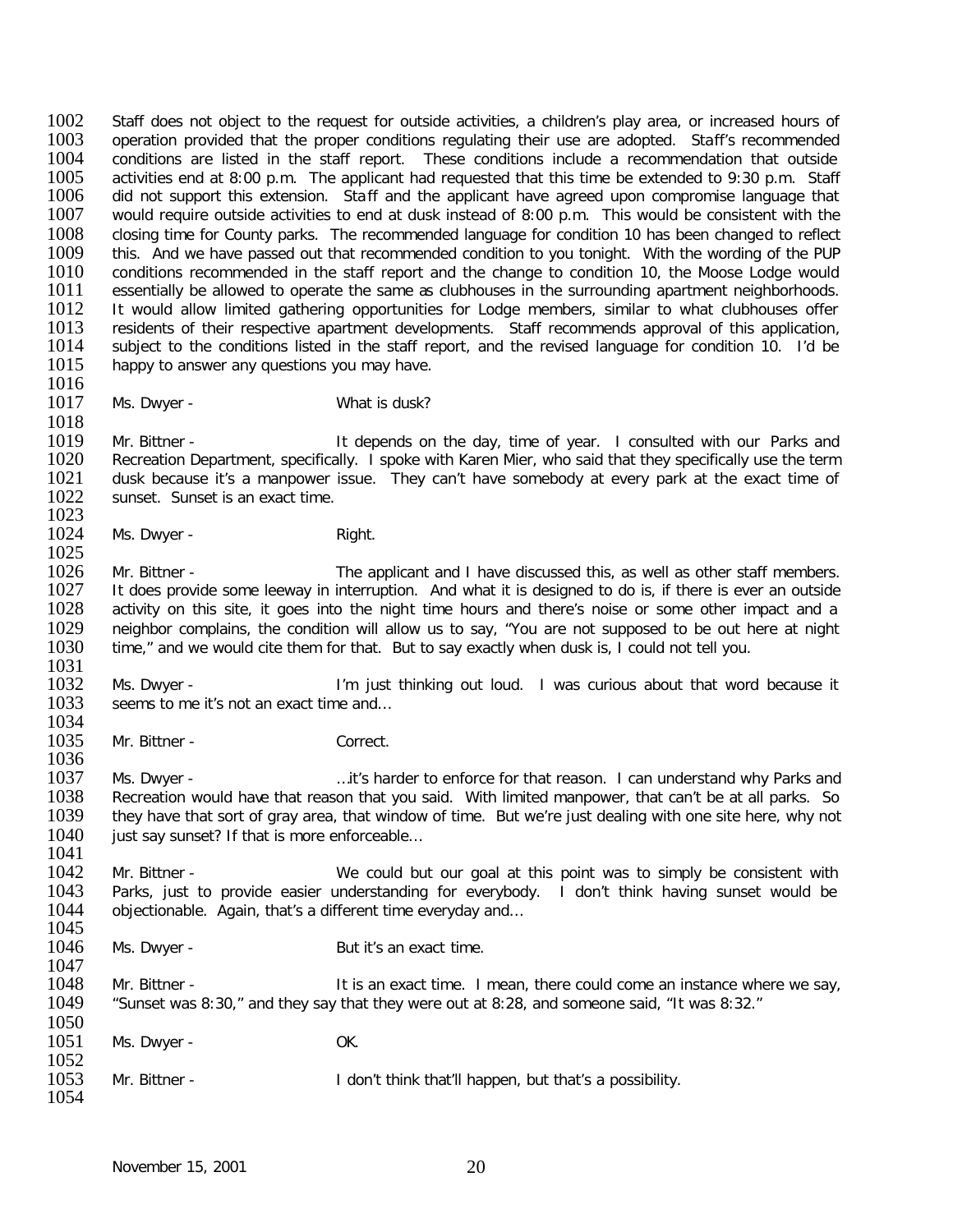1055 Mr. Vanarsdall - It goes through there with the beer laws when they close up. You close 1056 to early: my watch doesn't say that. They go through that. So you can't ever solve it or anything. too early; my watch doesn't say that. They go through that. So you can't ever solve it or anything.  $\frac{1057}{1058}$ 1058 Mr. Taylor - I had asked that same question of Mark today and he gave me the same<br>1059 fuzzy answer. And looking at the realities of enforcement and the realities of the function. I think it's 1059 fuzzy answer. And looking at the realities of enforcement and the realities of the function, I think it's<br>1060 reasonable to let it slip and slide with the wording of dusk, however, that dusk is defined. reasonable to let it slip and slide with the wording of dusk, however, that dusk is defined. 1061<br>1062 Mr. Jernigan - Dusk is early right now. 1063<br>1064 Mr. Kaechele - Dusk ends before darkness arrives, right? 1065<br>1066 Mr. Jernigan - Dusk right now is around quarter to five. 1067<br>1068 Mr. Archer - It's that never light. 1069<br>1070 1070 Ms. Dwyer - I guess it's a, we shouldn't belabor it, but I mean if it's Parks and<br>1071 Recreation, they kind of have control over when, how they work with that. But if you've got a poor 1071 Recreation, they kind of have control over when, how they work with that. But if you've got a poor 1072 County enforcement quy going out there trying to figure out when dusk is. I just didn't want... County enforcement guy going out there trying to figure out when dusk is. I just didn't want... 1073<br>1074 1074 Mr. Kaechele I ithink most people distinguish between darkness and dusk. So when its<br>1075 idark. dusk is over. dark, dusk is over. 1076<br>1077 Ms. Dwyer - Right. 1078<br>1079 Mr. Kaechele - Right. 1080<br>1081 1081 Mr. Taylor - It's in that period when you can see and when you can't see.<br>1082 Somewhere in there we are going to call it dusk and get it into the ... Somewhere in there we are going to call it dusk and get it into the ... 1083<br>1084 Mr. Vanarsdall - It's early. 1085<br>1086 Mr. Jernigan - The Muslim History here, now. 1087<br>1088 Mr. Vanarsdall - Apparently in the evening it's not light seeing until the moon comes out. 1089<br>1090 1090 Mr. Taylor - Sut the thing that convinced me is that Henrico County uses dusk and<br>1091 it's a name in practice and if it's good enough for Henrico County I think it should be good enough for the 1091 it's a name in practice and if it's good enough for Henrico County I think it should be good enough for the 1092 Moose. 1093<br>1094 Mr. Vanarsdall - Ok. 1095<br>1096 Mr. Archer - The It's when you can't see the stick in the horseshoe pit. 1097<br>1098 1098 Mr. Vanarsdall - I have another question of another nature for you Mark. What did you<br>1099 Sav about the bingo games? say about the bingo games? 1100<br>1101 1101 Mr. Bittner - They have dropped that from the request. It is not longer part of this 1102 application. application. 1103<br>1104 1104 Mr. Vanarsdall I was going to ask you about that if they didn't remove it, what would<br>1105 happen if they just had bingo for the members and no general public. Is that different? happen if they just had bingo for the members and no general public. Is that different? 1106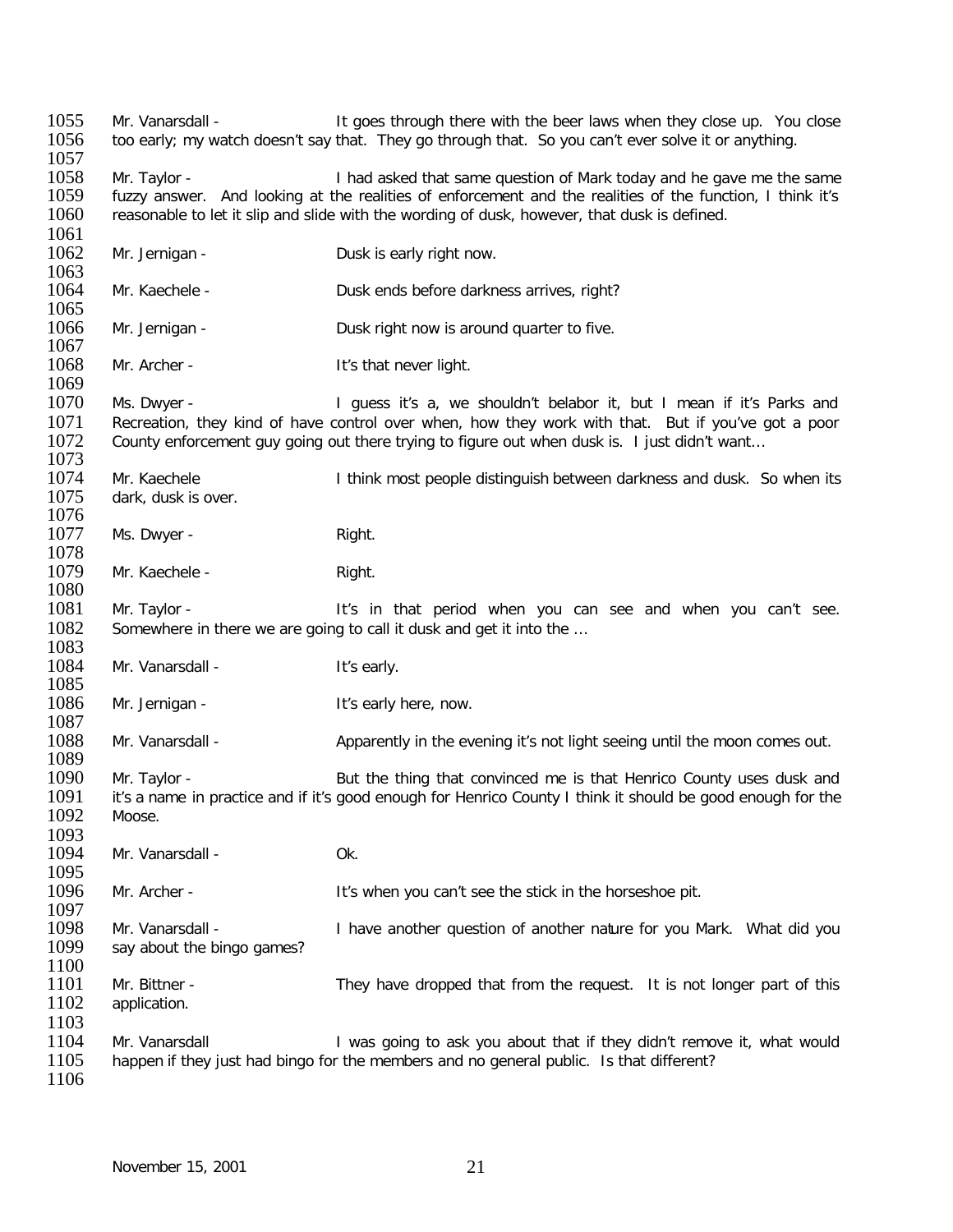| 1107<br>1108         | Mr. Bittner -                                                            | I think it would be different and under the language we are proposing<br>that perhaps could take place. If it was simply for their members, a closed event.                                               |
|----------------------|--------------------------------------------------------------------------|-----------------------------------------------------------------------------------------------------------------------------------------------------------------------------------------------------------|
| 1109<br>1110<br>1111 | Mr. Vanarsdall -                                                         | That's what I thought.                                                                                                                                                                                    |
| 1112<br>1113<br>1114 | Mr. Bittner -<br>public.                                                 | Our concern with the bingo is that you would open it up to the general                                                                                                                                    |
| 1115<br>1116         | Mr. Vanarsdall -                                                         | Another bingo parlor.                                                                                                                                                                                     |
| 1117<br>1118         | Mr. Bittner -<br>perhaps have a lot of traffic coming to there.          | In which case you could turn a bingo parlor into a reception hall and                                                                                                                                     |
| 1119                 |                                                                          |                                                                                                                                                                                                           |
| 1120<br>1121         | Mr. Vanarsdall -                                                         | Thank you.                                                                                                                                                                                                |
| 1122<br>1123         | Mr. Taylor -                                                             | We don't have to waive the time limit on this, do we?                                                                                                                                                     |
| 1124<br>1125         | Mr. Bittner -                                                            | No, this is not a proffer situation.                                                                                                                                                                      |
| 1126<br>1127         | Mr. Kaechele -                                                           | Are the expanded hours of operation still a part of the request?                                                                                                                                          |
| 1128<br>1129         | Mr. Bittner -                                                            | Yes, it is.                                                                                                                                                                                               |
| 1130<br>1131         | Mr. Kaechele -                                                           | Staff recommends that, from 1 to 2 o'clock.                                                                                                                                                               |
| 1132<br>1133         | Mr. Bittner -                                                            | Yes, we do.                                                                                                                                                                                               |
| 1134<br>1135<br>1136 | Mr. Jernigan -<br>terminology?                                           | Mr. Bittner, you said that the Moose Lodge was happy with the dusk                                                                                                                                        |
| 1137<br>1138         | Mr. Bittner -                                                            | Yes, they are.                                                                                                                                                                                            |
| 1139<br>1140         | Mr. Taylor -                                                             | Interesting enough they were also happy with the bingo issue.                                                                                                                                             |
| 1141                 | Mr. Jernigan -                                                           | I can understand bingo, but you know that, like take this weekend it is                                                                                                                                   |
| 1142<br>1143         |                                                                          | suppose to be nice and warm around 80° on Saturday and dusk is going to be here real early. I mean,<br>like around 4:30 to 5:00 range. But dusk in the middle of the summer is going to be up in the 9:00 |
| 1144<br>1145         | range.                                                                   |                                                                                                                                                                                                           |
| 1146<br>1147         | Mr. Archer -                                                             | Kind of why they want it.                                                                                                                                                                                 |
| 1148<br>1149         | Mr. Kaechele -                                                           | Somebody could define                                                                                                                                                                                     |
| 1150<br>1151         | Mr. Jernigan -                                                           | Somebody gave up a little bit to get a little more at the time.                                                                                                                                           |
| 1152<br>1153         | Mr. Kaechele -                                                           | What does the dictionary say? Do you have that?                                                                                                                                                           |
| 1154<br>1155         | Mr. Bittner -                                                            | I read it today and it's just as fuzzy as we have discussed tonight.                                                                                                                                      |
| 1156<br>1157<br>1158 | Mr. Vanarsdall -<br>night and you better get out of town before sundown. | How about sundown instead of sunset? I was watching a western last                                                                                                                                        |
| 1159                 | Mr. Archer -                                                             | You've been here too long.                                                                                                                                                                                |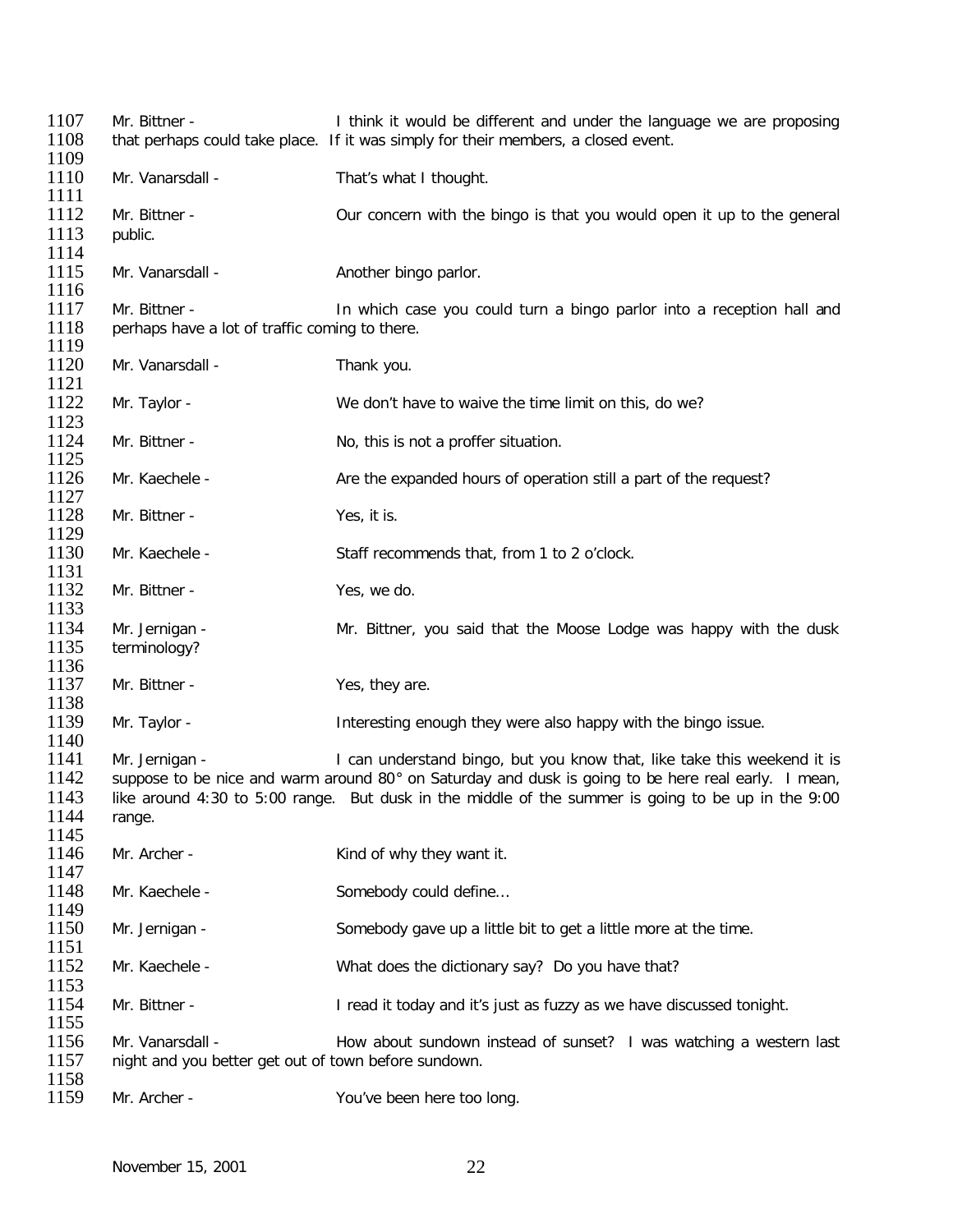| 1160 |                                                                         |                                                                                                        |
|------|-------------------------------------------------------------------------|--------------------------------------------------------------------------------------------------------|
| 1161 | Ms. Dwyer -                                                             | We don't have enough cases here tonight.                                                               |
| 1162 |                                                                         |                                                                                                        |
| 1163 | Mr. Taylor -                                                            | We have one case and we're picking on it.                                                              |
| 1164 |                                                                         |                                                                                                        |
| 1165 | Mr. Jernigan -                                                          | The dusk issue will vary about a minute a day. Right, Mr. Taylor?                                      |
| 1166 |                                                                         |                                                                                                        |
| 1167 | Mr. Taylor -                                                            | At least. But dusk there ought and unto dusk there shalt return.                                       |
| 1168 |                                                                         |                                                                                                        |
| 1169 | Mr. Archer -                                                            | Mr. Taylor, do you need to hear from the applicant? Or would you                                       |
| 1170 | rather not?                                                             |                                                                                                        |
| 1171 |                                                                         |                                                                                                        |
| 1172 | Mr. Taylor -                                                            | No, Mr. Chairman. I think we've got this one under control. I will move                                |
| 1173 |                                                                         | for approval of P-18-01, Tuckahoe-Richmond Lodge #1163 as amended.                                     |
| 1174 |                                                                         |                                                                                                        |
| 1175 | Mr. Vanarsdall -                                                        | Second.                                                                                                |
| 1176 |                                                                         |                                                                                                        |
| 1177 | Mr. Archer -                                                            | Motion by Mr. Taylor, seconded by Mr. Vanarsdall. All in favor of the                                  |
| 1178 |                                                                         | motion say aye—all those opposed by saying nay. The ayes have it. The vote was 5-0. Mr. Kaechele       |
| 1179 | abstained.                                                              |                                                                                                        |
| 1180 |                                                                         |                                                                                                        |
| 1181 |                                                                         | REASON: Acting on a motion by Mr. Taylor, seconded by Mr. Vanarsdall, the Planning Commission voted    |
| 1182 |                                                                         | 5-0 (one abstention) to recommend that the Board of Supervisors <b>grant</b> the request because, when |
| 1183 |                                                                         | properly regulated by the recommended special conditions, it would not be detrimental to the public    |
| 1184 | health, safety, welfare and values in the area.                         |                                                                                                        |
| 1185 |                                                                         |                                                                                                        |
| 1186 | Mr. Ayers -                                                             | Mr. Chairman, if I may say one word off the record, if recessary. My                                   |
| 1187 |                                                                         | name is Glen Ayers, representing the Moose Lodge. Mr. Taylor, thank you very much for sparing me       |
| 1188 | what you'll have just gone through.                                     |                                                                                                        |
| 1189 |                                                                         |                                                                                                        |
| 1190 | Mr. Taylor -                                                            | You are very welcome.                                                                                  |
| 1191 |                                                                         |                                                                                                        |
| 1192 | Mr. Archer -                                                            | Ok, Mr. Secretary I believe we have some minutes to approve.                                           |
| 1193 |                                                                         |                                                                                                        |
| 1194 | Mr. Marlles -                                                           | Yes sir, the minutes for the September 13 <sup>th</sup> Meeting and the September                      |
| 1195 | 13 <sup>th</sup> Work Session and the October 11 <sup>th</sup> Meeting. |                                                                                                        |
| 1196 |                                                                         |                                                                                                        |
| 1197 | Mr. Archer -                                                            | OK. Are there any corrections to the minutes? We need to take them                                     |
| 1198 | one at a time I believe. Do we not?                                     |                                                                                                        |
| 1199 |                                                                         |                                                                                                        |
| 1200 | Mr. Marlles -                                                           | Yes, sir.                                                                                              |
| 1201 |                                                                         |                                                                                                        |
| 1202 | Mr. Archer -                                                            | Is there a motion for September 13 <sup>th</sup> .                                                     |
| 1203 |                                                                         |                                                                                                        |
| 1204 | Mr. Vanarsdall -                                                        | I move.                                                                                                |
| 1205 |                                                                         |                                                                                                        |
| 1206 | Ms. Dwyer -                                                             | Wait.                                                                                                  |
| 1207 |                                                                         |                                                                                                        |
| 1208 | Mr. Archer -                                                            | There is a work session and then there are minutes.                                                    |
| 1209 |                                                                         |                                                                                                        |
| 1210 | Mr. Vanarsdall -                                                        | Both of them. Oh, excuse me go ahead.                                                                  |
| 1211 |                                                                         |                                                                                                        |
| 1212 | Ms. Dwyer -                                                             | I have one change for the minutes. Page 19, line 580,                                                  |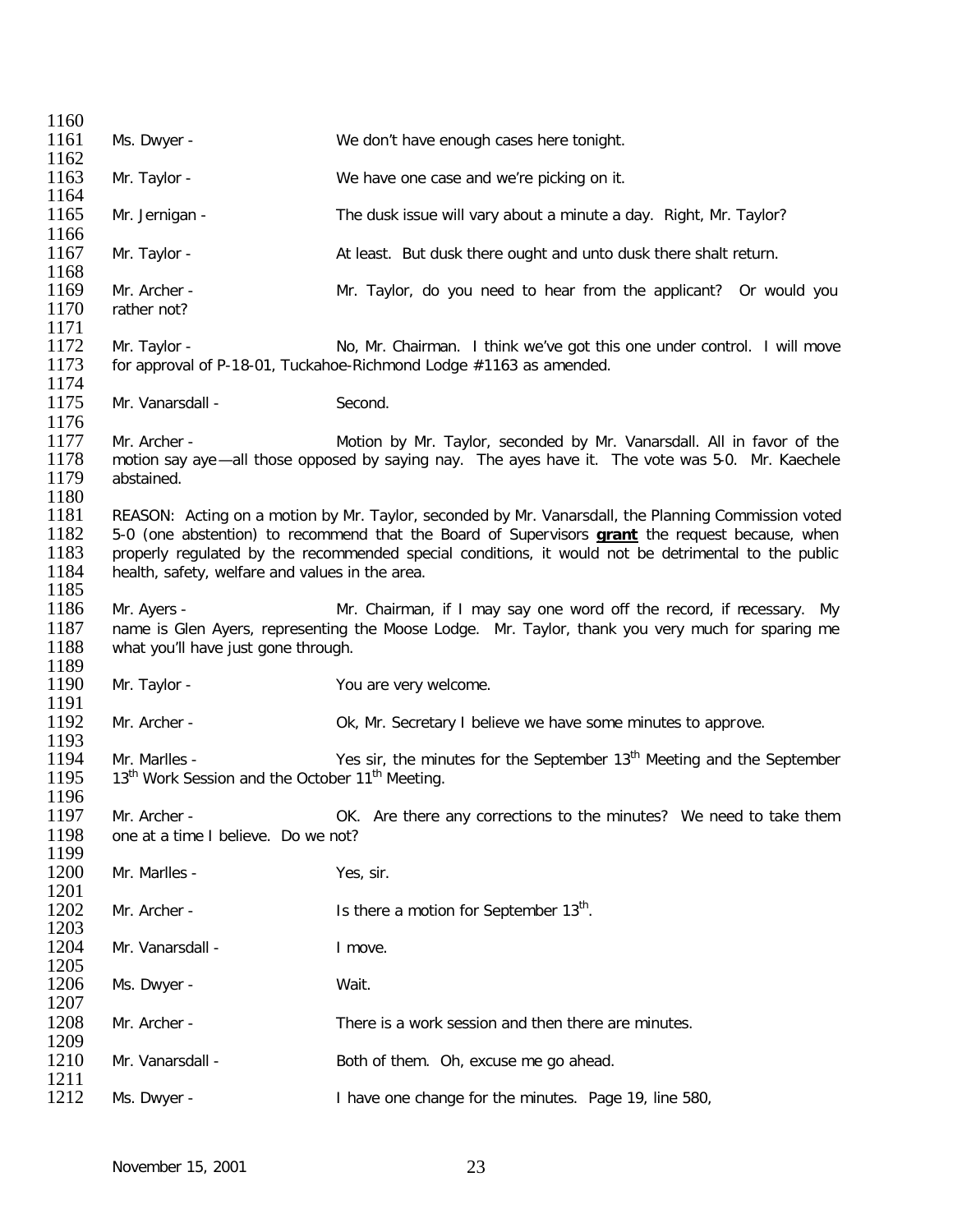| 1213         |                                                  |                                                                                                  |
|--------------|--------------------------------------------------|--------------------------------------------------------------------------------------------------|
| 1214         | Mr. Archer -                                     | I believe I saw that.                                                                            |
| 1215         |                                                  |                                                                                                  |
| 1216<br>1217 | Ms. Dwyer -                                      | Instead of disability it should be visibility.                                                   |
| 1218         | Mr. Vanarsdall -                                 | Which line was it again?                                                                         |
| 1219         |                                                  |                                                                                                  |
| 1220<br>1221 | Ms. Dwyer -                                      | 580. Visibility with a V.                                                                        |
| 1222<br>1223 | Mr. Archer -                                     | I think disability works there.                                                                  |
| 1224<br>1225 | Ms. Dwyer -                                      | That's all I had.                                                                                |
| 1226<br>1227 | Mr. Archer -                                     | All right. Any further corrections.                                                              |
| 1228<br>1229 | Mr. Vanarsdall -                                 | With correction.                                                                                 |
| 1230<br>1231 | Mr. Archer -                                     | Ok. Do I have a second?                                                                          |
| 1232<br>1233 | Ms. Dwyer -                                      | Second.                                                                                          |
| 1234         | Mr. Archer                                       | Motioned by Mr. Vanarsdall, seconded by Ms. Dwyer. All in favor of                               |
| 1235         |                                                  | approving the minutes say aye—all those opposed by saying nay. The ayes have it. The minutes are |
| 1236         |                                                  | approved. The vote was 5-0. Mr. Kaechele abstained. That was the work session there. Those were  |
| 1237<br>1238 | the ones we corrected.                           |                                                                                                  |
| 1239<br>1240 | Mr. Marlles -                                    | I think your motion Mr. Vanarsdall was for both sets of minutes, correct?                        |
| 1241<br>1242 | Mr. Vanarsdall -                                 | Both. Work session and regular and with correction.                                              |
| 1243         | Mr. Archer -                                     | Ok. All right. October 11 <sup>th</sup> . I had a correction on page 19, line 622, I             |
| 1244         | don't remember what it was, but I wrote it down. |                                                                                                  |
| 1245         |                                                  |                                                                                                  |
| 1246<br>1247 | Mr. Vanarsdall -                                 | 622.                                                                                             |
| 1248         | Mr. Taylor -                                     | 622 is not on there.                                                                             |
| 1249         |                                                  |                                                                                                  |
| 1250<br>1251 | Mr. Archer -                                     | I'm sorry, it was 652. The word tenancy should be tendency. That's the                           |
| 1252         | only correction I had.                           |                                                                                                  |
| 1253         | Ms. Dwyer -                                      | I had one correction, page 16, line 569, instead of cling it should be                           |
| 1254         | between.                                         |                                                                                                  |
| 1255         |                                                  |                                                                                                  |
| 1256<br>1257 | Mr. Vanarsdall -                                 | Page 69 what?                                                                                    |
| 1258<br>1259 | Ms. Dwyer -                                      | Page 16, line 569 instead of cling it should be between.                                         |
| 1260         | Mr. Archer -                                     | OK. Any further corrections. Correction in line 569 and do we have a                             |
| 1261         | motion for approval?                             |                                                                                                  |
| 1262         |                                                  |                                                                                                  |
| 1263<br>1264 | Mr. Taylor -                                     | Approval of minutes for October 11, 2001.                                                        |
| 1265         | Mr. Vanarsdall -                                 | I second it.                                                                                     |